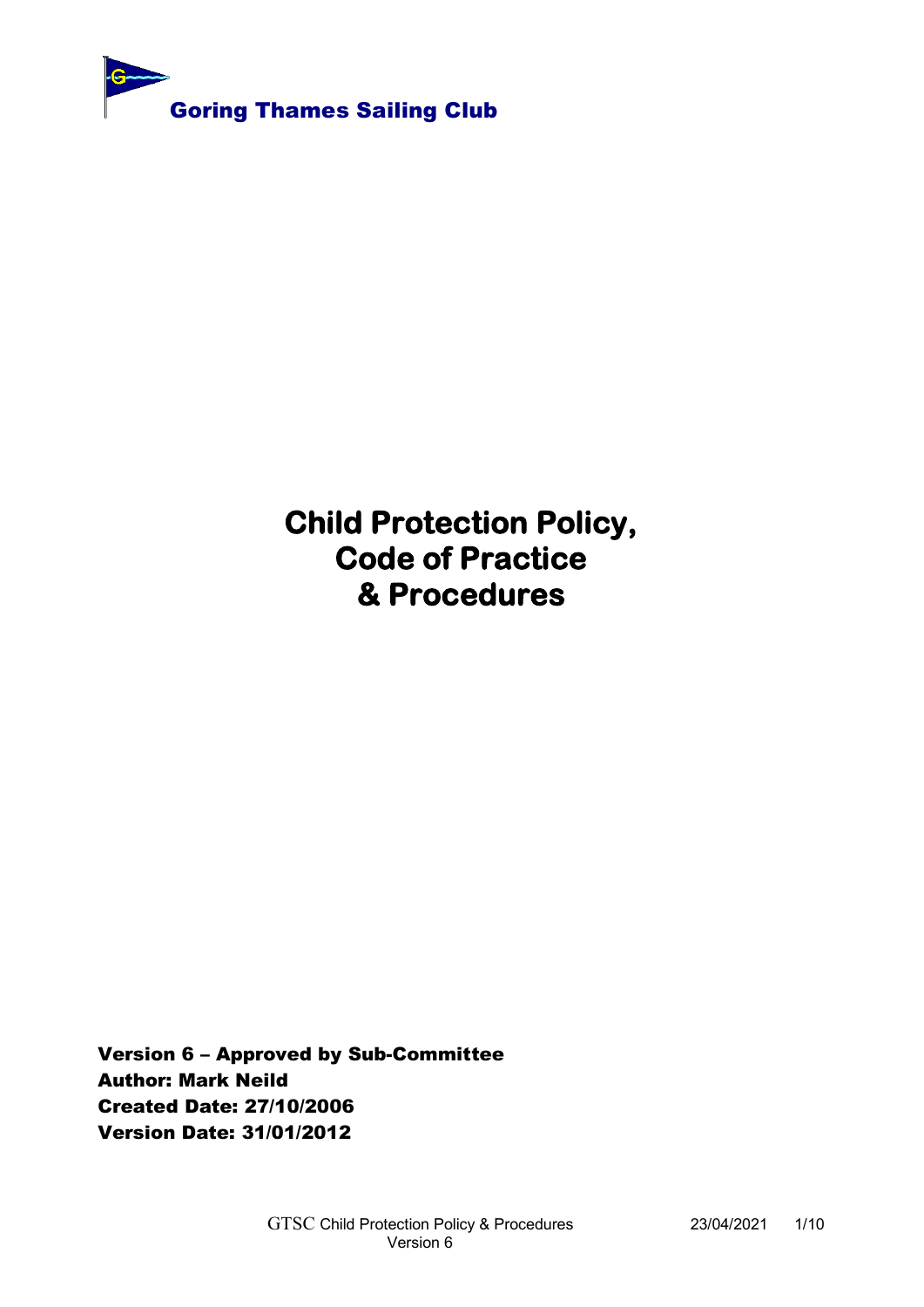

# **Contents**

| $\mathbf 1$ . |     |                                                             |  |
|---------------|-----|-------------------------------------------------------------|--|
| 2.            |     |                                                             |  |
|               | 2.1 |                                                             |  |
|               | 2.2 |                                                             |  |
|               |     |                                                             |  |
|               | 2.3 |                                                             |  |
|               |     |                                                             |  |
|               |     |                                                             |  |
|               | 2.4 | What to do if abuse is suspected / alleged to have occurred |  |
|               |     |                                                             |  |
|               |     |                                                             |  |
| 3.            |     |                                                             |  |
| 4.            |     |                                                             |  |
| 5.            |     |                                                             |  |
|               |     |                                                             |  |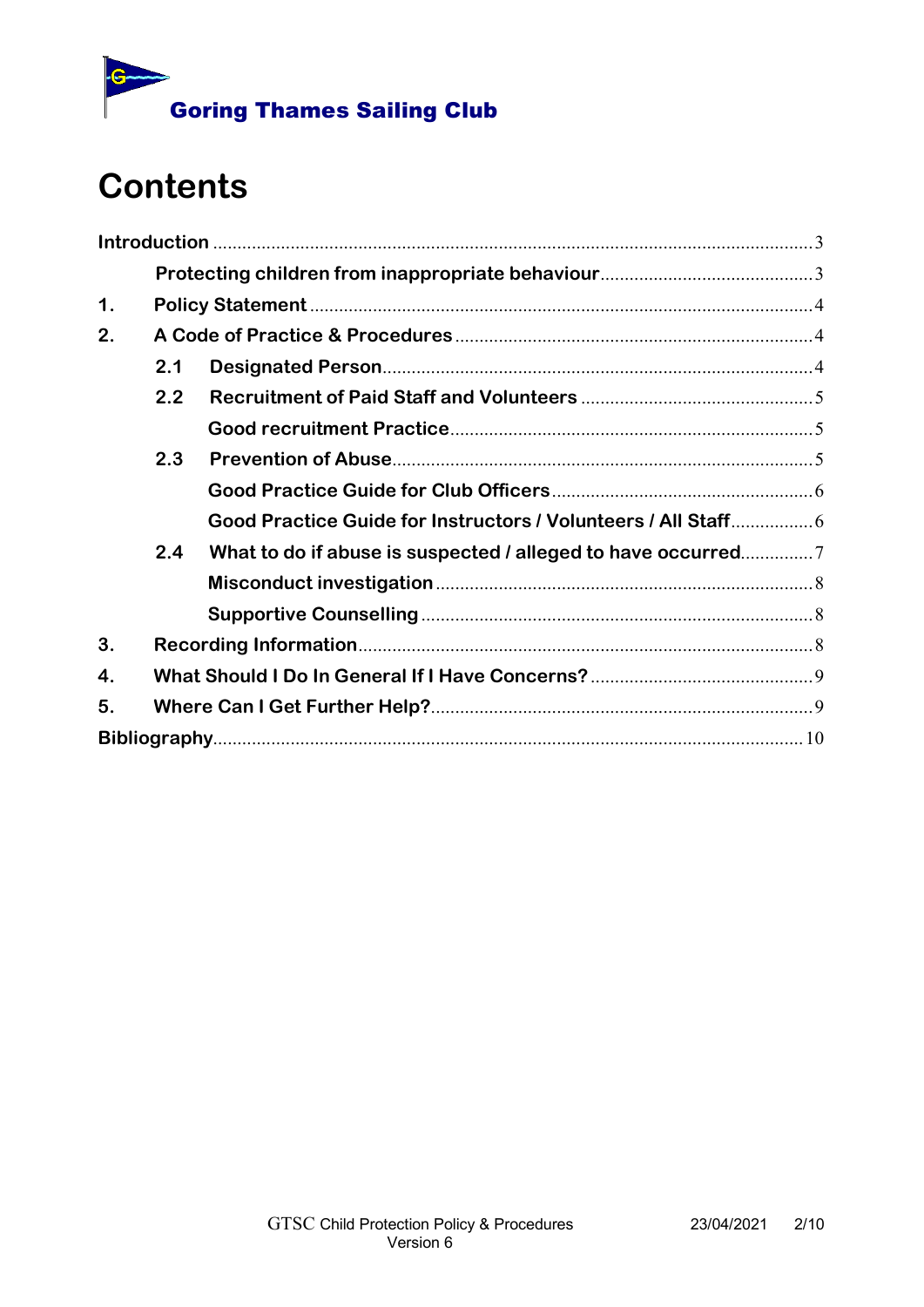

## <span id="page-2-0"></span>**Introduction**

*This policy has been produced by the RYA and Goring Thames Sailing Club (GTSC) to ensure that appropriate action is taken to enable children and vulnerable adults to enjoy the sport of sailing in all its forms, in a safe environment.*

## <span id="page-2-1"></span>**Protecting children from inappropriate behaviour**

Recognised Teaching Centres (RTCs) are required to put a formal child protection policy in place. The club considers that as it provides training and activities for young people, both formally as an RTC and informally for example for Youth Club, that a formal child protection policy with straightforward procedures should be adopted to put this policy into place. In addition many funding bodies require it.

The document contains:

- 1. **A policy statement**; which commits GTSC to providing a safe place for children to take part in and/or learn about sailing, and to prevent the abuse of children. This is adapted from the model RYA Policy Statement.
- 2. **A code of practice and procedures**; which governs how GTSC runs.

This covers:

- a. Recruitment of staff or volunteers who will be in contact with children
- b. The prevention of abuse of children whilst on site, both on and off the water
- c. What to do if abuse is alleged/suspected to have occurred, either on site or elsewhere

**All relevant people must be made aware of the policy, practise and procedures.**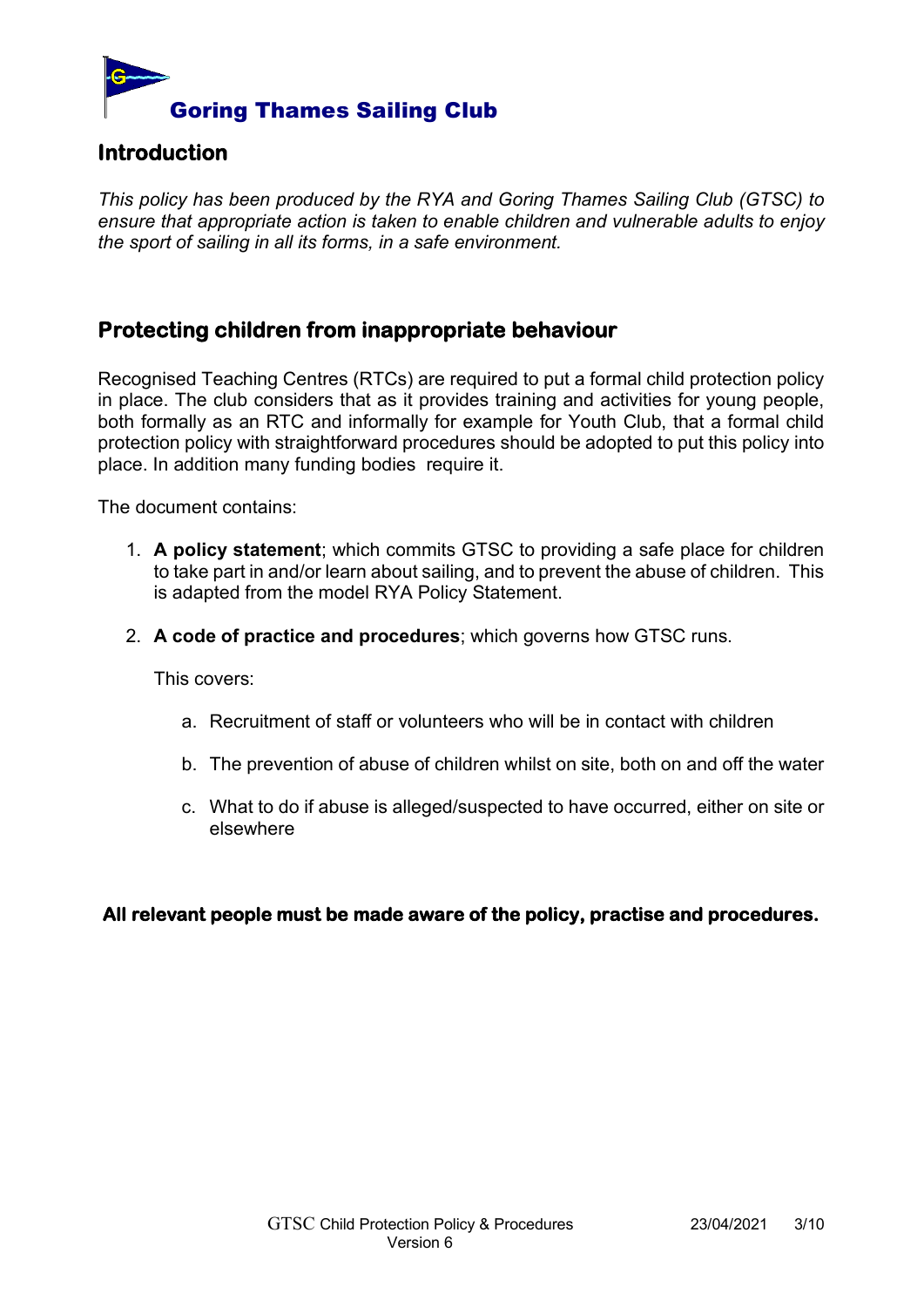

## <span id="page-3-0"></span>**1. Policy Statement**

This is a statement which defines GTSC's stance on child protection issues. It defines what GTSC is committed to in providing a safe environment for children.

#### **GTSC's Policy Statement on Child Protection is as follows:**

- The child's welfare is paramount. GTSC will take all reasonable steps to ensure through appropriate procedures and training, that children can partake in club activities in a safe environment.
- All children whatever their age, culture, disability, gender, language, racial origin, religious belief and/or sexual identity, etc. have the right to protection from abuse
- All suspicions and allegations of inappropriate behaviour will be taken seriously and responded to swiftly and appropriately
- As defined in the Children's Act 1989, anyone under the age of 18 years should be considered as a child for the purposes of this document
- It is recognised that some adults may also be vulnerable and require similar protection. References to Children shall also be deemed to include vulnerable adults.

The policy relates to everyone involved with club activities and will be kept under periodic review.

All concerns, allegations, complaints and comments about the policy and associated procedures should be bought to the attention of the Child Protection Officer.

# <span id="page-3-1"></span>**2. A Code of Practice & Procedures**

# <span id="page-3-2"></span>**2.1 Designated Person**

Although everyone has a role to play in ensuring that children are safe, the Child Protection Officer ('CPO') has specific responsibility for implementing the clubs CP policy, as being the principal point of contact to receive information and advice from the RYA.

The CPO's general terms of reference include:

- Maintaining an up to date policy and procedures, compatible with RYA guidance.
- Ensuring that relevant staff and/or volunteers are aware of and follow the procedures.
- Advising the main committee on child protection issues.
- Maintaining contact details for local Social Services and Police.
- Acting as the nominated club representative in dealings with the RYA and the conduit for any CRB checks

If there is a concern, allegation or complaint, the CPO will:

- Be the first point of contact for any concerns or allegations, from children or adults, ensuring that confidentiality is maintained in all cases.
- Decide on the appropriate action to be taken, in line with the organisation's procedures and in conjunction with the Commodore
- Keep the RYA informed as necessary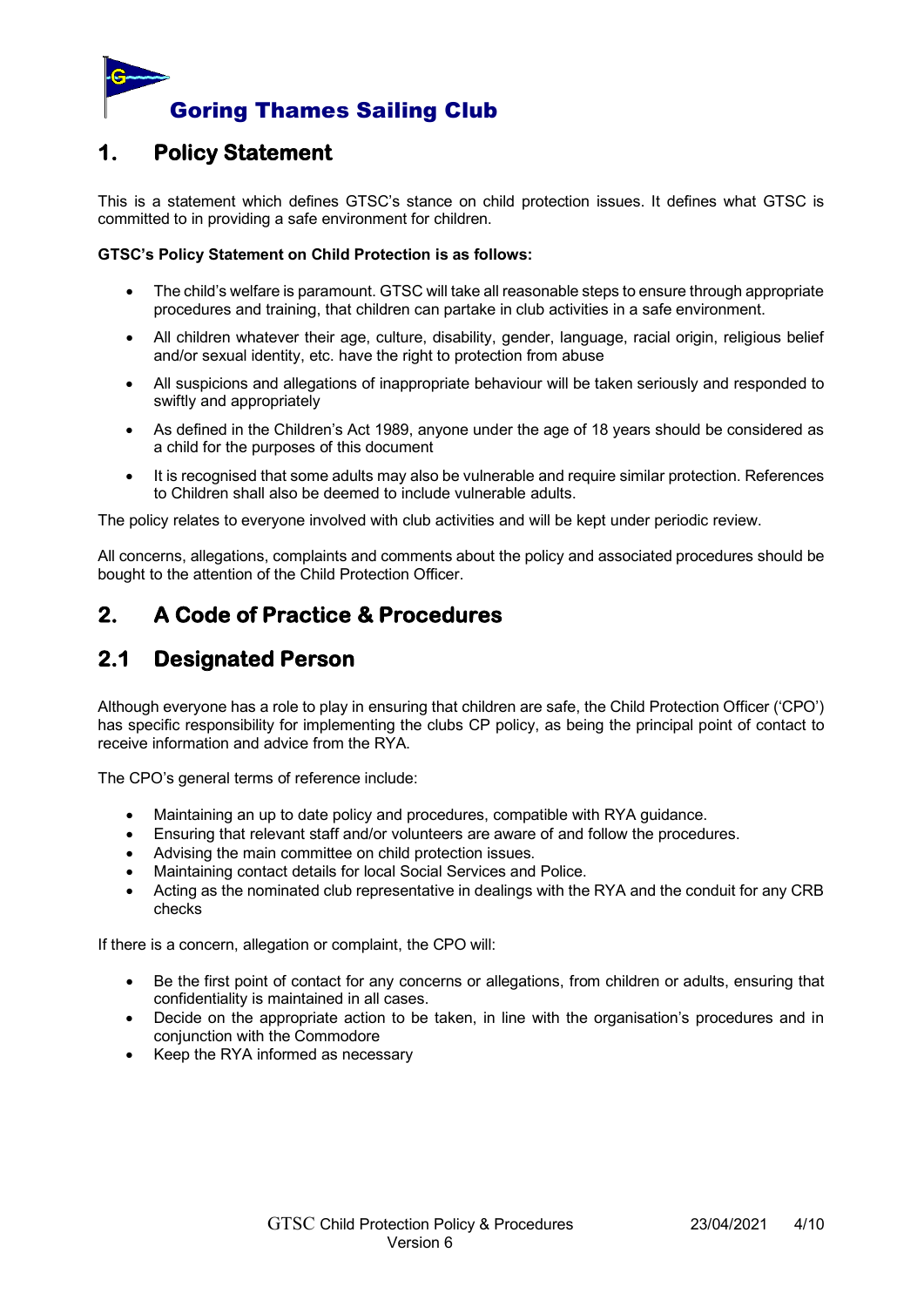

### **RYA designated person**

The RYA's Child Protection Co-ordinator is Jackie Reid, Personnel and Administration Manager, tel. 023 8060 4104, e-mail [jackie.reid@rya.org.uk.](mailto:jackie.reid@rya.org.uk)

If Jackie Reid is unavailable and the matter is urgent, contact Jackie Bennetts, RYA Volunteer Development Officer, tel. 023 8060 4199, e-mail [jackie.bennetts@rya.org.uk](mailto:jackie.bennetts@rya.org.uk).

## <span id="page-4-0"></span>**2.2 Recruitment of Paid Staff and Volunteers**

All applications whether voluntary or paid need to be subject to an appropriate level of scrutiny proportionate to the role and level of risk involved

## <span id="page-4-1"></span>**Good recruitment Practice**

#### **2.2.1 Paid instructors and coaches who are likely to have significant contact with children**

The Club considers that with the exception of instructors / coaches provided by the RYA, these should be;

#### 1. Checked for competence

2. Assessed as to whether they are safe, by considering their CV and exploring their attitude and experience of children by means of an interview

3. Requested to complete our application forms which are designed to elicit information about the applicant's past career or experiences by asking for a C.V. (requiring explanations for any gaps) and enquiring about any criminal record (**See Form A – Application Form)**

4. CRB enhanced checked, assuming that they are not already in possession of a recent (less than one year old) CRB enhanced check.

#### **2.2.2 Volunteers working unsupervised**

1. Where volunteer-staff have significant contact with children and are likely to be working unsupervised or where parents are not in attendance a Self-Disclosure Form (**See Form B**) will be required in the first instance. This form should be submitted to the CPO.

2. Where volunteers meet all the conditions in 1 above for longer than a temporary basis, then a CRB enhanced check should be requested unless they are already in possession of a recent CRB enhanced check. For the avoidance of doubt, where volunteers have significant contact with children, but are unlikely to be alone with individual children for more than a few moments, then a CRB enhanced check is not required.

#### **2.2.3 Junior Development Officer and Youth Club Leaders**

In view of the role of the JDO and regular leaders of Youth Club sessions, she/he will be requested to undergo a CRB enhanced check

## <span id="page-4-2"></span>**2.3 Prevention of Abuse**

This section offers advice to instructors, volunteers and parents to ensure they do everything they can to protect children from abuse.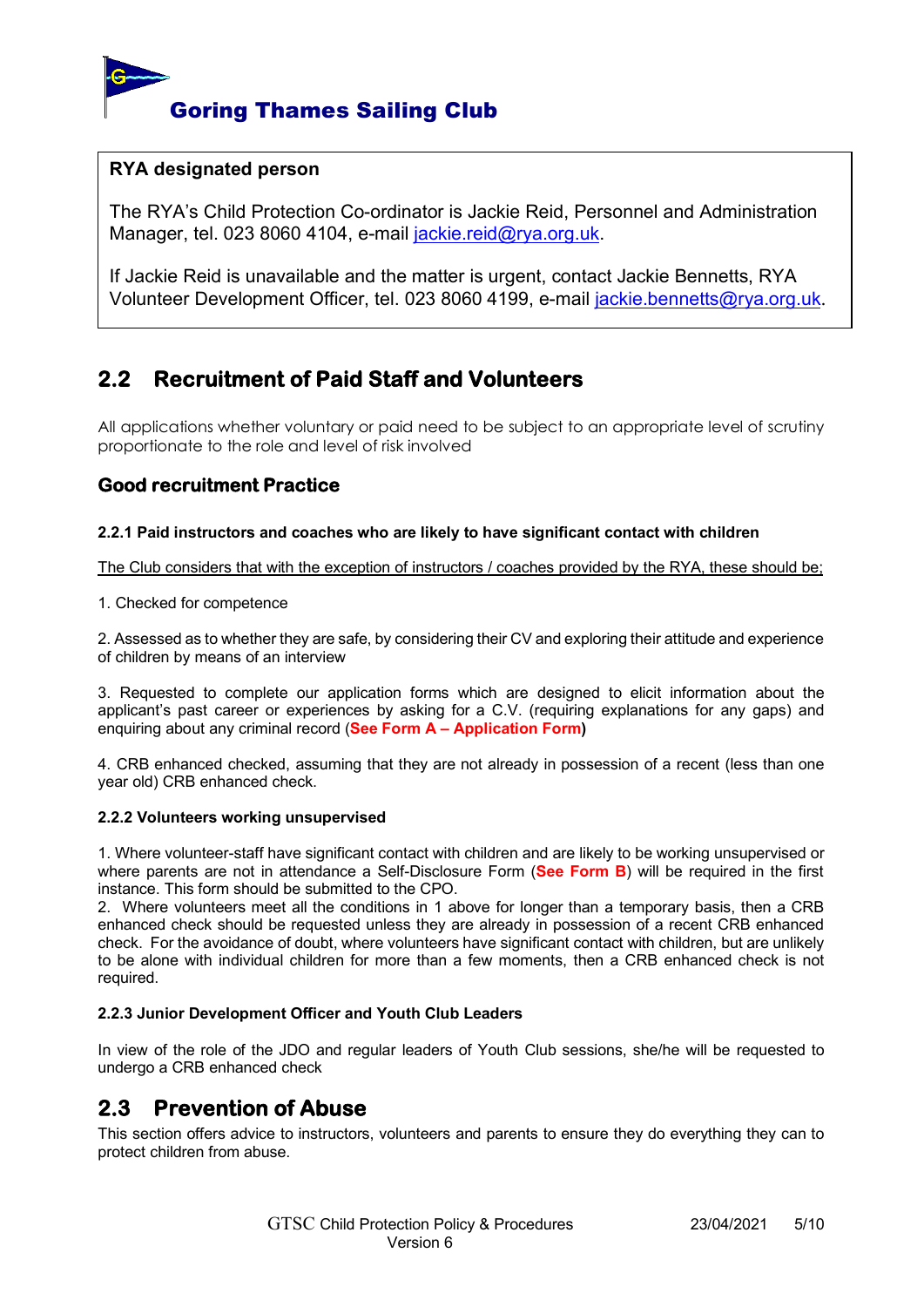

## <span id="page-5-0"></span>**Good Practice Guide for Club Officers**

Child abuse is a very difficult situation for club commodores and club officers. Having the right systems in place will help all concerned. Abusers have great difficulty operating in a well run club with good quality management and training.

- Plan the work of GTSC so as to minimise situations where the abuse of children can occur
- The person who fulfils the role of CPO, to whom all allegations or incidents are reported is as notified on the GTSC Club Notice Board.
- Ensure that all committee members, paid staff and volunteers are aware of the steps that can be taken to prevent child abuse (**See Form D**)
- Create a culture within GTSC such that both adults and children feel able to raise concerns, knowing that they will be treated seriously, confidentially and will not make the situation worse for themselves or others.
- Design training programmes that are within the ability of the individual child.
- Give all committee members, staff and volunteers clear roles
- Issue guidelines on how to deal with the discovery of abuse (**See Form D)**
- If children report abuse, follow agreed procedures. Develop systems which allow children's complaints to be heard

## <span id="page-5-1"></span>**Good Practice Guide for Instructors / Volunteers / All Staff**

The Guidance contained in **Form D** should be made available to all of the above

GTSC can reduce situations for abuse of children and help to protect staff and volunteers from false allegations being made by

**1. Promoting good practice**. Some common sense guidelines for everyone within GTSC:

- Do not spend excessive amounts of time alone with children away from others
- Do not take children alone in a car on journeys, however short
- Do not take children to your home
- Where any of these are unavoidable, ensure they only occur with the full knowledge and consent of someone in charge in the organisation or the child's parents
- Ideally an adult should not be alone with a child or children in a changing room
- If an adult has to enter a changing room of the opposite sex in an emergency, that person should always try to do so with a person of the opposite gender.
- Prohibit the use of photography in changing areas (incorporated in byelaws and enforced by posters)
- Ensure that parental consent is obtained before photographs are published on behalf of GTSC (included in membership forms and applications forms for training courses) and ensure that information that would allow for the child to be contacted is not included.
- Understand that parents and spectators taking photographs at GTSC may be asked to state the purpose for taking photos or filming.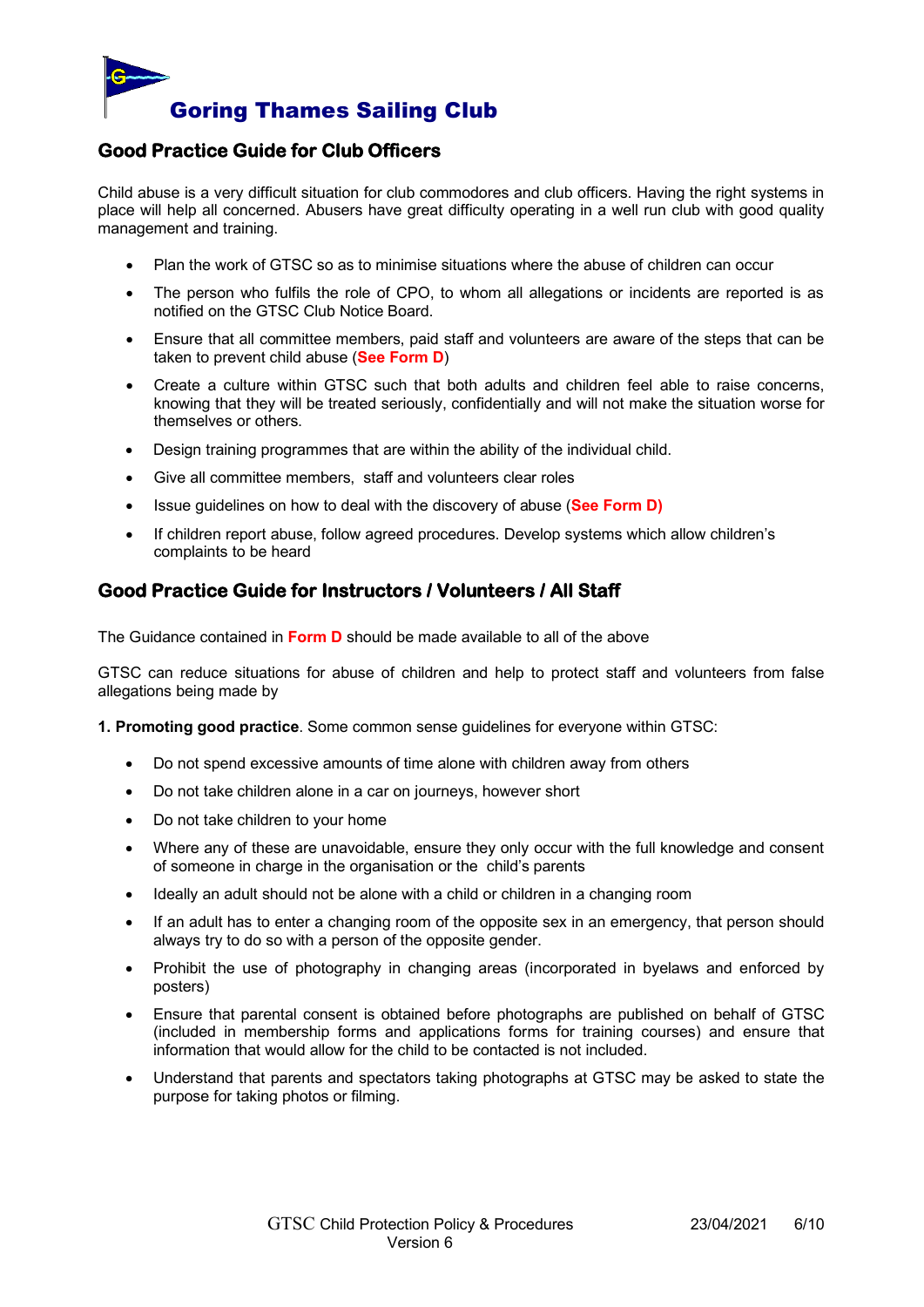

#### **2. People at GTSC should NEVER:**

- Engage in rough, physical or sexually provocative games, including horseplay
- Allow or engage in inappropriate touching of any form
- Allow children to use inappropriate language unchallenged
- Make sexually suggestive comments to a child, even in fun
- Let allegations a child makes go unchallenged or unrecorded; always act
- Do things of a personal nature that children can do for themselves

However, it may be sometimes necessary for people to do things of a personal nature for children, particularly if they are very young or disabled. These tasks should only be carried out with full understanding and consent of parents. In an emergency situation, which requires this type of help, parents should be fully informed. In such situations, it is important to ensure those involved are sensitive to the child and undertake personal care tasks with the utmost discretion.

In addition, medical consent (**See Form C or a similar form of words**) should be obtained annually for Junior members that attend organised events unsupervised and kept at the club under the supervision of the JDO or CPO.

## <span id="page-6-0"></span>**2.4 What to do if abuse is suspected / alleged to have occurred**

## **CPO/COMMODORE**

#### **What should I do of there are allegations of abuse See Form D**

Although it is a sensitive and difficult issue, child abuse can occur and does occur outside the family setting. Child abuse has occurred within institutions and may occur in other settings. If a child has been abused in a public setting, other children will be involved. The CPO / Commodore should take reasonable steps to verify that there is substance to the allegations before taking further action.

Where there is an allegation of abuse, there may be three types of investigation:

- 1. a criminal investigation
- 2. a child protection investigation
- 3. a misconduct investigation

The results of the police and social services investigation may well influence the misconduct investigation, but not necessarily.

**What should I do if a child tells me (s)he is being abused? See Form D**

#### **Always:**

- Stay calm ensure the child is safe and feels safe
- Show and tell the child that you are taking what (s)he says seriously
- Reassure the child and stress that (s)he is not to blame
- Be honest, explain you will have to tell someone else to stop the alleged abuse
- Make a note of what the child has said as soon as possible after the event
- Maintain confidentiality only tell others if it will protect the child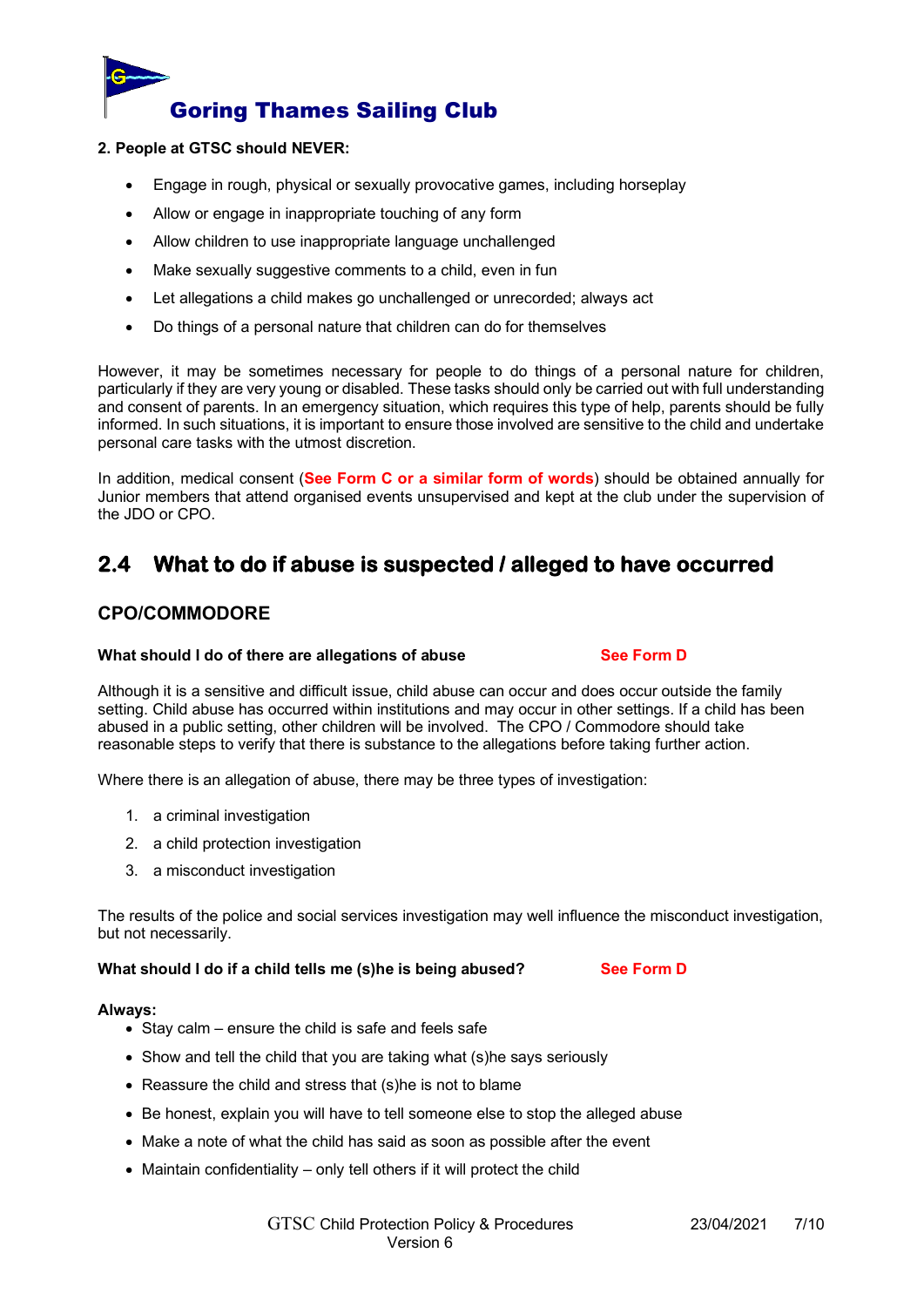

**Never:**

- Rush into actions that may be appropriate
- Make promises that you cannot keep
- Ask inappropriate questions, which may jeopardise any impending police investigation
- Take sole responsibility consult someone else (usually the person in charge or if that person is involved in the alleged abuse the Commodore or someone you can trust) so you can begin to protect the child and gain support yourself.

### <span id="page-7-0"></span>**Misconduct investigation**

Misconduct is addressed by rule **9 (c)** of the GTSC rules. The rule quoted below:

**"9 (c) The committee may suspend or terminate the membership of any member if, in their opinion, this would be in the interests of the club: but before taking a decision they should inform the member of the circumstances and give him the opportunity of making representations to them.''**

### <span id="page-7-1"></span>**Supportive Counselling**

*It is important to understand that a member of staff or volunteers reporting a case of child abuse, particularly by a colleague, may undergo a very high degree of stress, including feelings of guilt for having reported the matter. It is therefore important to ensure that appropriate counselling and support is available for staff or volunteers in such a situation. Support and advice is available from the RYA.* 

## <span id="page-7-2"></span>**3. Recording Information**

When recording information it is important that you do not carry the process beyond gathering information about the allegation, into beginning an investigation.

Unnecessary interviews with child complainants could prejudice the integrity of evidence that may eventually have to be presented in court.

There are particular problems with regard to gaining information from children with limited communication skills. Care should be taken that appropriate means are used to find out what the allegation is about without "leading" the child.

The environment for recording information needs to be considered carefully. Try and ensure that you are in sight of another adult, but that your conversation won't be overheard. You also need to be careful about physical contact during an interview because it may not be what the child wants. The rule is to let the child initiate any actions and to remain positive and supportive throughout.

#### **See Form E – Recording Information Advice Incident Report Form**

All information must be treated as confidential, stored securely and only shared with those who need to know. If the allegation or suspicion concerns someone within GTSC, only the child's parents/carers, the CPO and Commodore (unless they are the subject of the allegation), the relevant authorities and the RYA Child Protection Co-ordinator should be informed. If the alleged abuse took place outside the sport, the Police or Social Services will decide who else needs to be informed, including the child's parents/carers. It should not be discussed by anyone within the organisation other than the person who received or initiated the allegation and, if different, the person in charge.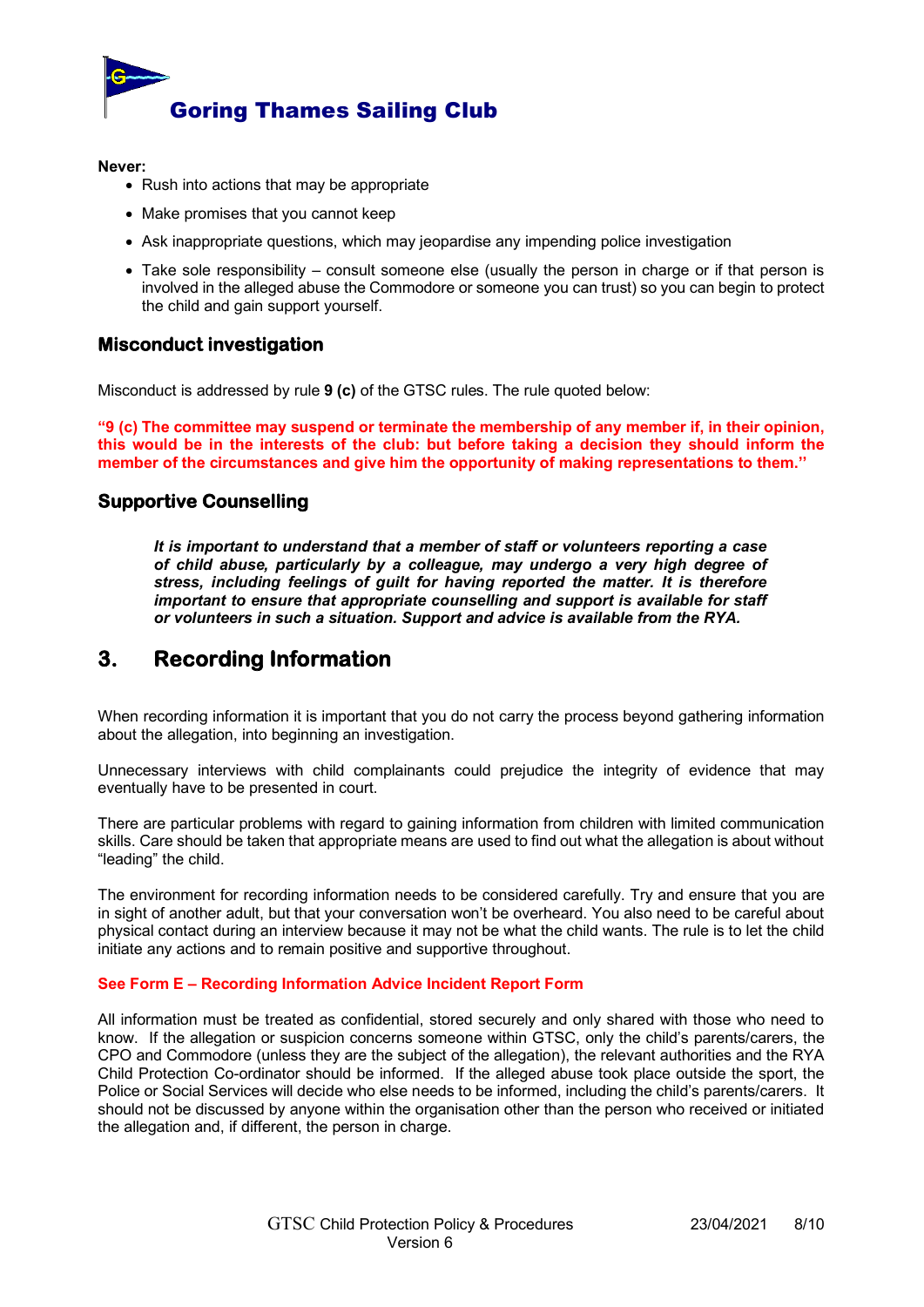

# <span id="page-8-0"></span>**4. What Should I Do In General If I Have Concerns?**

If you have noticed a change in the child's behaviour, first talk to the parents or carers. It may be that something has happened, like a bereavement, which has caused the child to be unhappy. However, if your concerns are about sexual abuse or violence, talking to the parents or carers might put the child at greater risk.

If your concerns remain or you cannot talk to the parents / carers, consult your organisation's CPO or commodore. It is the responsibility of this person to make the decision to contact the police, following the procedures set out (**See Forms D**).

# <span id="page-8-1"></span>**5. Where Can I Get Further Help?**

If you want to talk things through to gain some advice, you can phone the following 24 hour free telephone numbers. You do not have to give your name but it is helpful if you can.

**NSPCC Helpline** 0808 800 5000 [www.nspcc.org.uk](http://www.nspcc.org.uk/)

**Childline:**

0800 1111 [www.childline.org.uk](http://www.childline.org.uk/)

### **Useful contacts:**

**Royal Yachting Association Child Protection Co-ordinator** Jackie Reid, Personnel and Administration Manager RYA House, Ensign Way Hamble **Southampton** SO31 4YA Tel: 023 8060 4104 Fax: 023 8060 4298 E-mail: [jackie.reid@rya.org.uk](mailto:jackie.reid@rya.org.uk) Website: [www.rya.org.uk](http://www.rya.org.uk/)

### **RYA Scotland**

Jane Scott, Development Manager Tel: 0131 317 7388 E-mail: [jane@ryascotland.org.uk](mailto:jane@ryascotland.org.uk)

#### **Welsh Yachting Association**

Richard Twining, National Development Officer Tel: 01428 670738 E-mail: [development@thewya.org](mailto:development@thewya.org)

### **RYA Northern Ireland**

Eamon Masterson, Training and Development Manager Tel: 028 9038 3812 E-mail: [eamon.masterson@ntlworld.com](mailto:eamon.masterson@ntlworld.com)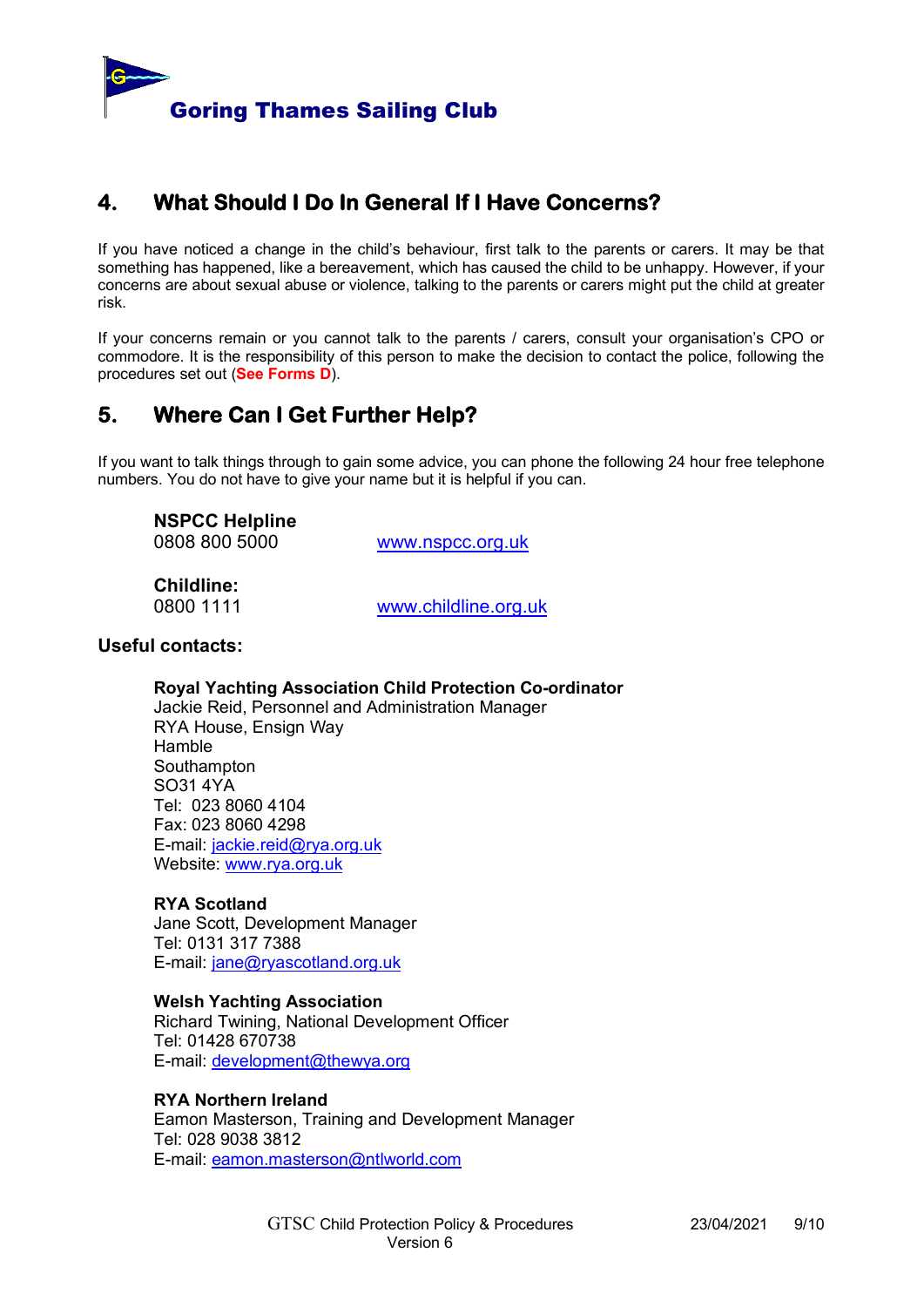

**Child Protection in Sport Unit (CPSU) England** NSPCC Tel: 0116 234 7278/7217 Fax: 0116 234 0464 E-mail: [cpsu@nspcc.org.uk](mailto:cpsu@nspcc.org.uk) Website: [www.thecpsu.org.uk](http://www.thecpsu.org.uk/)

# <span id="page-9-0"></span>**Bibliography**

**Protecting Children – A Guide for Sportspeople** The National Coaching Foundation and NSPCC (1995)

## **Our Duty of Care**

Child Care Northern Ireland (1995)

**A Code of Ethics and Conduct for Sport Coaches** The National Coaching Foundation and NSPCC (1995)

**Safe from Harm** Home Office Publications (1993)

### **Child Protection – Policy & Implementation Procedures** *(Guidelines for Governing Bodies of Sport and Local Authorities)* The National Coaching Foundation (2000)

## **British Olympic Association**

- *Child Protection Policy & Good practice Guidance* Home Office Publications Unit (1993)

## **Child Protection Procedures in Rowing**

Amateur Rowing Association (1999)

## **Guidance Notes**

*- Recognition and Management of Abuse in Snorkel & Scuba Diver Training* The British Sub-Aqua Club (1998)

## **Instructor Guidance Manual – RYA Junior Windsurfing Scheme**

Royal Yachting Association (W33a / 1998)

On the web: www.sportengland.org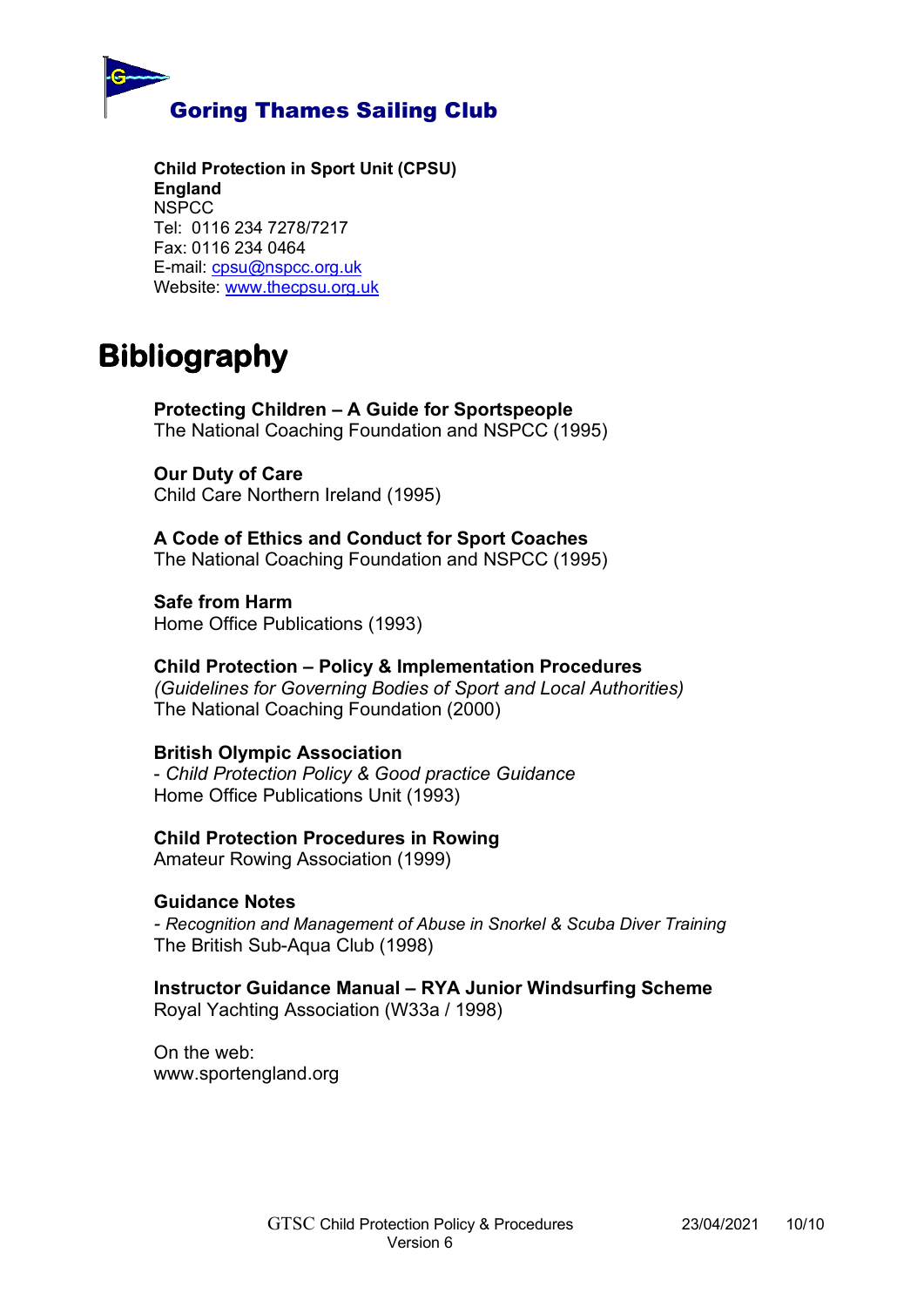



# **Reference Form**

## **All details on this form will be treated as strictly confidential.**

(Name of Applicant) \_\_\_\_\_\_\_\_\_\_\_\_\_\_\_\_\_\_\_\_\_\_\_\_\_\_\_\_\_\_\_\_\_\_ has expressed an interest in assisting at a children's sailing event or training camp run by GTSC.

This role involves substantial access to children. As an organisation committed to the protection and welfare of children, we are anxious to know if there are any reasons to be concerned about this applicant being in contact with children or young people.

If you have known the person for at least TWO years please give careful consideration to the reference request below.

If you would like to discuss any aspect of this request, the GTSC Child Protection Coordinator can be contacted, in confidence: Peter Aylward (01491 874248) peter aylward@btinternet.com

 $\text{To: (Reference)}$ 

1. How long have you known the applicant (in years)?

2. Do you regard the applicant as suitable to work with young people at the GTSC?



3. Are you aware if the applicant has previous experience of working with or being involved with children and young people?

YES II NO

4. If YES, in what capacity?

 $\overline{\phantom{a}}$  , where  $\overline{\phantom{a}}$  , where  $\overline{\phantom{a}}$  , where  $\overline{\phantom{a}}$ 

GTSC Reference Form – Form B 23/04/2021 Version 1 Date: \_\_\_\_\_\_\_\_\_\_\_\_\_\_\_\_ Signature: \_\_\_\_\_\_\_\_\_\_\_\_\_\_\_\_\_\_\_\_\_\_\_\_\_\_\_\_\_\_\_\_\_

\_\_\_\_\_\_\_\_\_\_\_\_\_\_\_\_\_\_\_\_\_\_\_\_\_\_\_\_\_\_\_\_\_\_\_\_\_\_\_\_\_\_\_\_\_\_\_\_\_\_\_\_\_\_\_\_\_\_\_\_\_\_\_\_\_\_\_\_\_

\_\_\_\_\_\_\_\_\_\_\_\_\_\_\_\_\_\_\_\_\_\_\_\_\_\_\_\_\_\_\_\_\_\_\_\_\_\_\_\_\_\_\_\_\_\_\_\_\_\_\_\_\_\_\_\_\_\_\_\_\_\_\_\_\_\_\_\_\_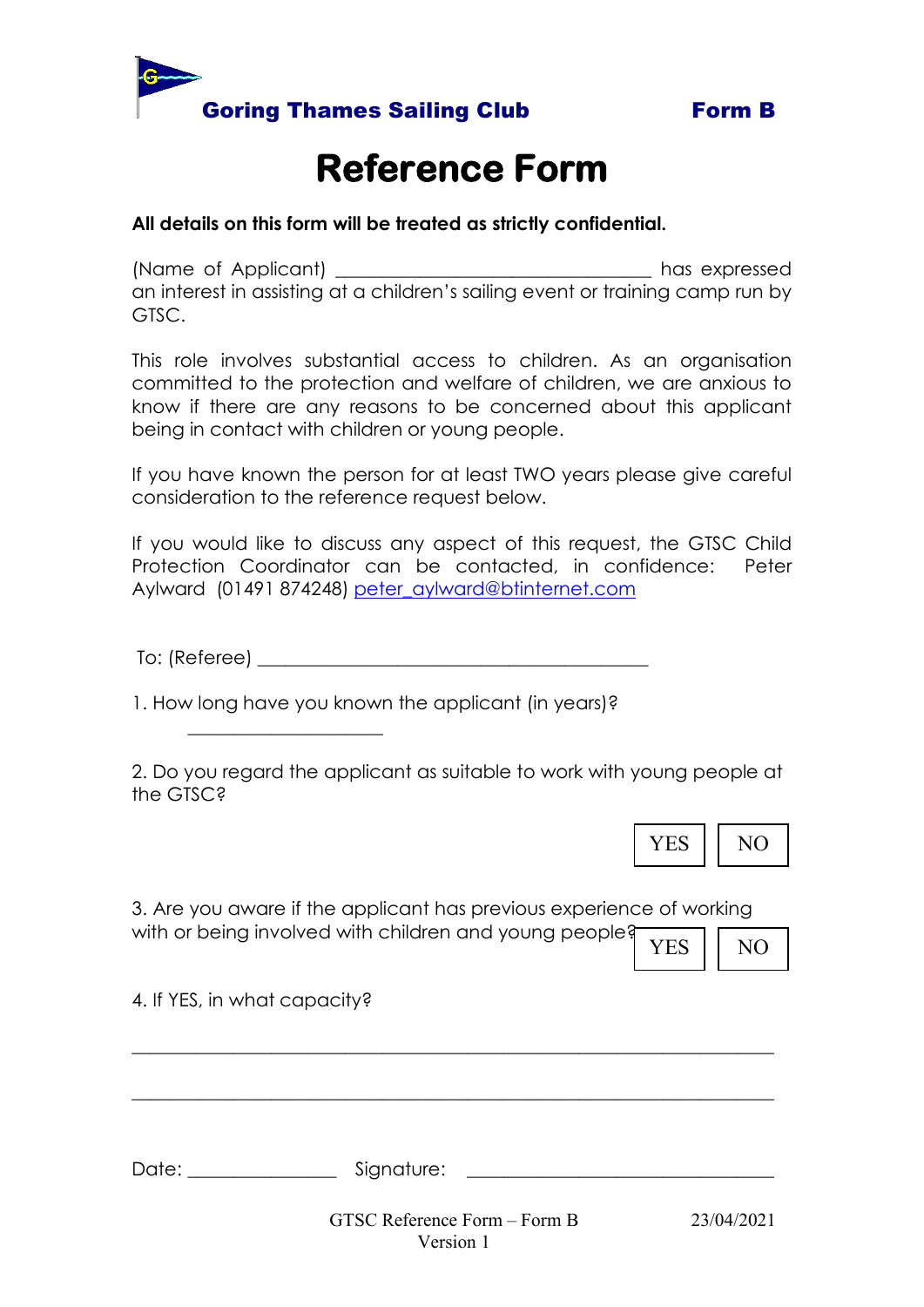



Thank you, Thank you, Thank you, Thank you, Thank 2015 Separate Values 2016

Please Address your reply to Peter Aylward, 3 Holmlea Road Goring on Thames Reading Berks

A stamped addressed envelope is included.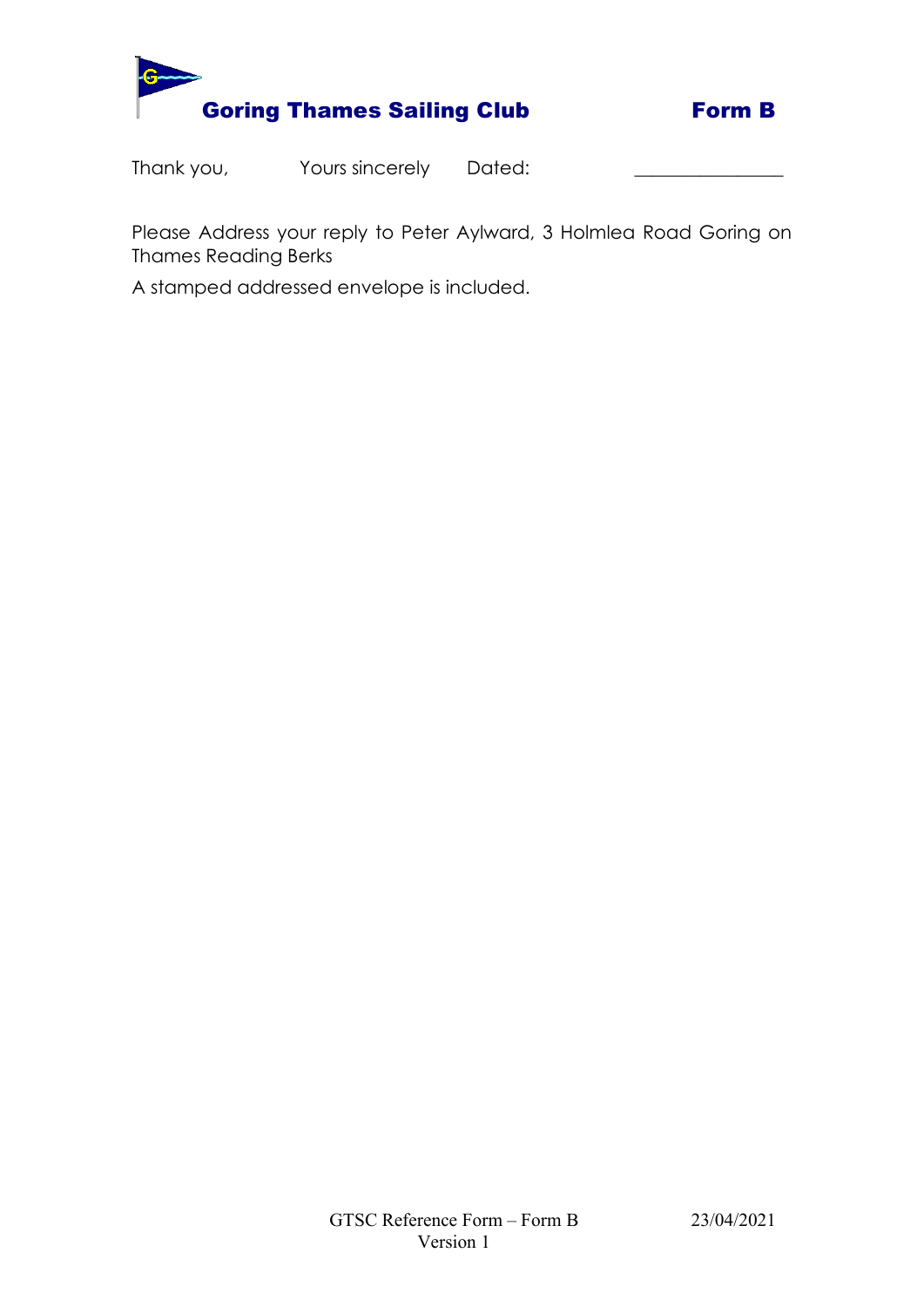

# **Reporting procedure for GTSC**

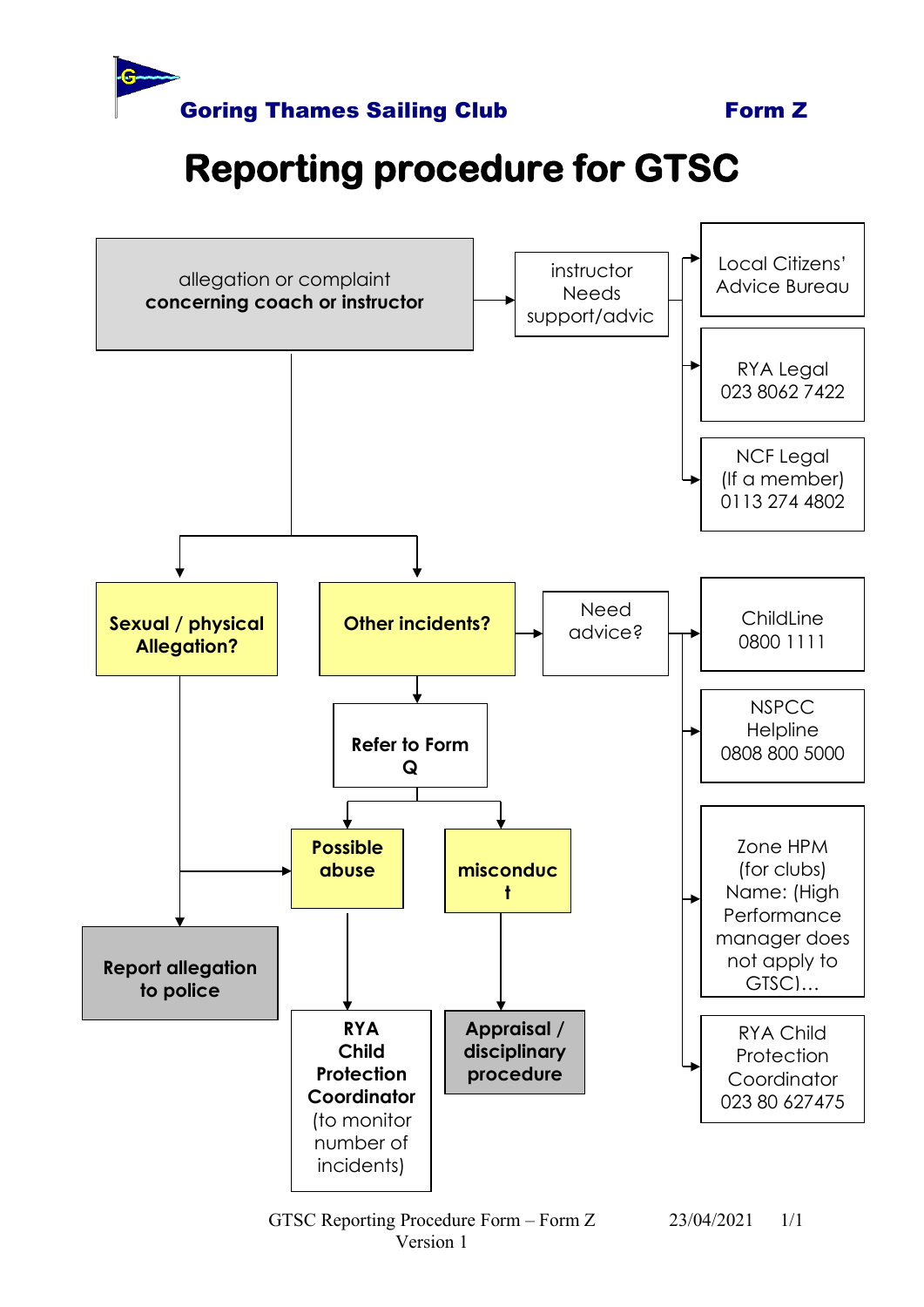

## Handout for all instructors, committee members, staff and volunteers

### **Good Practice Guide on Child Protection**

#### **1. Policy Statement**

This is a statement which defines GTSC's stance on child protection issues. It defines what GTSC is committed to in providing a safe environment for children.

#### **GTSC's Policy Statement on Child Protection is as follows:**

- The child's welfare is paramount. GTSC will take all reasonable steps to ensure that through appropriate procedures and training children can partake in club activities in a safe environment.
- All children whatever their age, culture, disability, gender, language, racial origin, religious belief and/or sexual identity, etc. have the right to protection from abuse
- All suspicions and allegations of inappropriate behaviour will be taken seriously and responded to swiftly and appropriately
- As defined in the Children's Act 1989, anyone under the age of 18 years should be considered as a child for the purposes of this document
- It is recognised that some adults may also be vulnerable and require similar protection. References to Children shall also be deemed to include vulnerable adults.

The policy relates to everyone involved with club activities and will be kept under periodic review.

All concerns, allegations, complaints and comments about the policy and associated procedures should be bought to the attention of the Junior Development Officer.

#### **2. What is child abuse?**

Child abuse is a term used to describe ways in which children are harmed, usually by adults and often by people they know and trust. It refers to the damage done to a child's physical or mental health. Children can be abused within or outside their family, at school and in a sports or community environment. Child abuse can take many forms:

#### **Physical abuse** where adults:

- Physically hurt or injure children (e.g. by hitting, shaking, squeezing, biting or burning)
- Give children alcohol, inappropriate drugs or poison
- Attempt to suffocate or drown children
- In sport situations, physical abuse might also occur when the nature and intensity of training exceeds the capacity of the child's immature and growing body

**Neglect** includes situations in which adults:

- Fail to meet a child's basic physical needs (e.g. for food, warm clothing, essential medication)
- Consistently leave children alone and unsupervised
- Fail or refuse to give children love, affection or attention
- Neglect in a sports situation might also occur if a teacher or coach fails to ensure children are safe or exposes them to undue cold or risk of injury

**Sexual abuse.** Boys and girls are sexually abused when adults (male or female) use them to meet their own sexual needs. This could include:

- Full sexual intercourse, masturbation, oral sex, fondling
- Showing children pornographic books, photographs or videos, or taking pictures for pornographic purposes
- Sport situations which involve physical contact (e.g. supporting or guiding children) could potentially create situations where sexual abuse may go unnoticed. Abusive situations may also occur of adults misuse their power over young people

**Emotional abuse** can occur in a number of ways. For example, where:

- There is a particular lack of love or affection
- There is constant overprotection which prevents children from socialising
- Children are frequently being shouted at or taunted
- There is neglect, physical or sexual abuse
- Emotional abuse in sport might also include situations where parents or coaches subject children to constant criticism, bullying or unrealistic pressure to perform to high expectations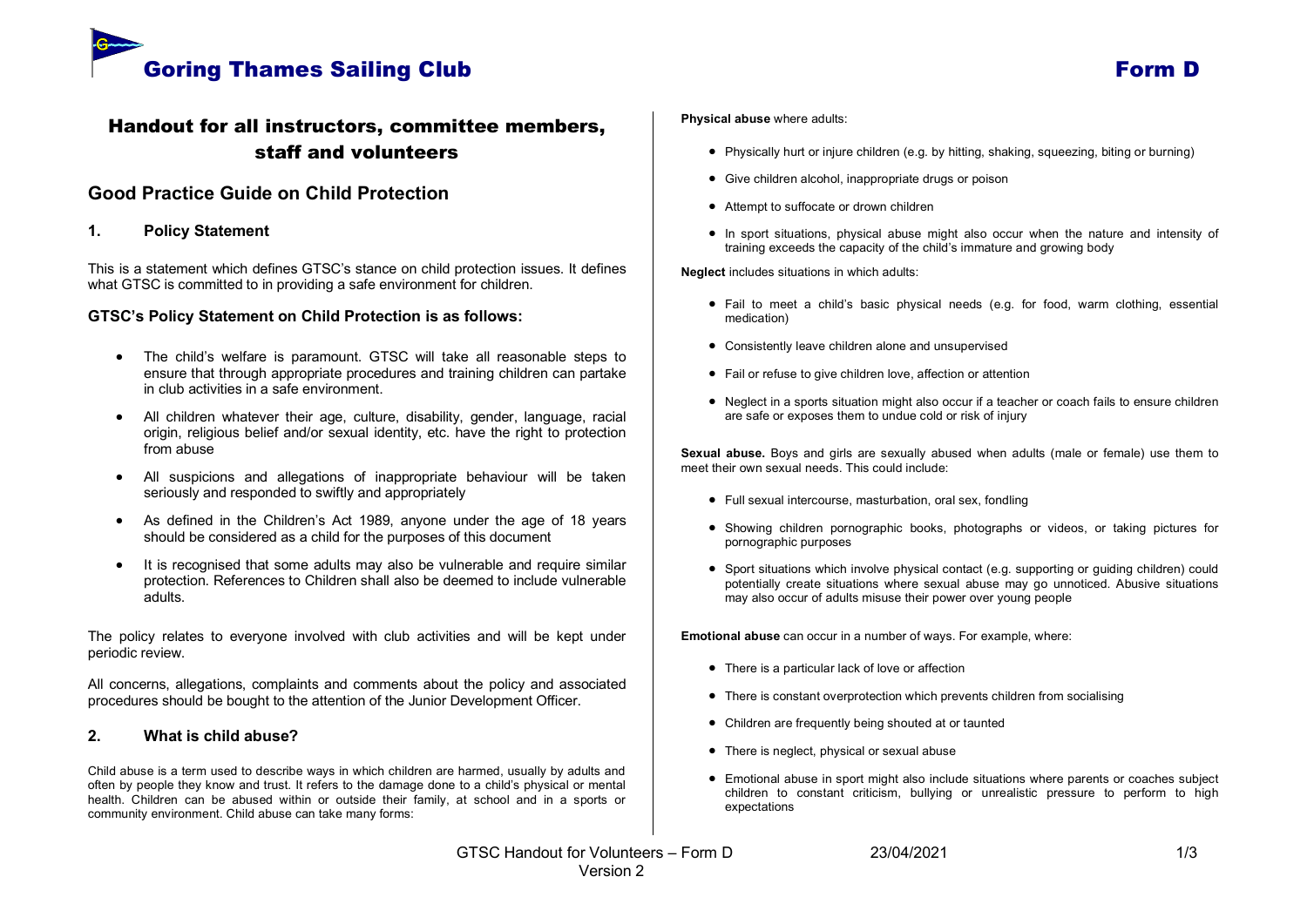

#### **Bullying**

Bullying may be seen as deliberately hurtful behaviour, usually repeated over a period of time, where it is difficult for those bullied to defend themselves. The bully may often be another young person.

Although anyone can be a target of bullying, victims are typically shy, sensitive and perhaps anxious or insecure. Sometimes they are singled out for physical reasons – being overweight, physically small, having a disability or belonging to a different race, faith or culture.

#### **3. How Would I Recognise If A Child Is Being Abused?**

It is not always easy to spot when children have been abused even for the most experienced carers. However, some of the more typical symptoms, which should trigger your suspicions would include:

- Unexplained or suspicious injuries such as bruising, cuts or burns, particularly if situated on a part of the body not normally prone to such injuries
- Sexually explicit language or actions
- A sudden change in behaviour (e.g. becoming very quiet, withdrawn or displaying sudden outbursts of temper)
- The child describes what appears to be an abusive act involving him/her
- A change observed over a long period of time (e.g. the child losing weight or becoming increasingly dirty or unkempt)
- A general distrust and avoidance of adults, especially with whom a close relationship would be expected
- An unreasonable reaction to a normal physical contact
- Difficulty in making friends or abnormal restrictions on socialising with others

However, it is important to note that a child could be displaying some of all of these signs, or behaviour in a way which is worrying – this does not necessarily mean the child is being abused. Similarly, there may not be any signs; you may just feel something is wrong.

#### **4. What should I do if I suspect Child Abuse**

*If you are worried, it is NOT your responsibility to decide if it is abuse BUT it is your responsibility to act on your concerns and do something about it by following the following reporting procedure below.*

#### **5. Reducing the risk of Child Abuse**

Everyone at GTSC can reduce situations for abuse of children and help to protect staff and volunteers from false allegations being made by

**Promoting good practice**: Some common sense guidelines for everyone within GTSC include:

- Do not spend excessive amounts of time alone with children away from others
- Do not take children alone in a car on journeys, however short
- Do not take children to your home
- Where any of these are unavoidable, ensure they only occur with the full knowledge and consent of someone in charge in the organisation of child's parents
- Design training programmes that are within the ability of the individual child.

#### **You should never:**

- Engage in rough, physical or sexually provocative games, including horseplay
- Allow or engage in inappropriate touching of any form
- Allow children to use inappropriate language unchallenged
- Make sexually suggestive comments to a child, even in fun
- Let allegations a child makes go unchallenged or unrecorded; always act
- Do things of a personal nature that children can do for themselves

However, it may be sometimes necessary for your staff or volunteers to do things of a personal nature for children, particularly if they are very young or disabled. These tasks should only be carried out with full understanding and consent of parents. In an emergency situation, which requires this type of help, parents should be fully informed. In such situations, it is important to ensure all staff and volunteers are sensitive to the child and undertake personal care tasks with the utmost discretion.

#### **6. And Finally**

*All instructors, committee members and volunteers are encouraged to read GTSC's comprehensive Child Protection Policy & Procedures. A copy is available from the Junior Development Officer, club Secretary or Commodore*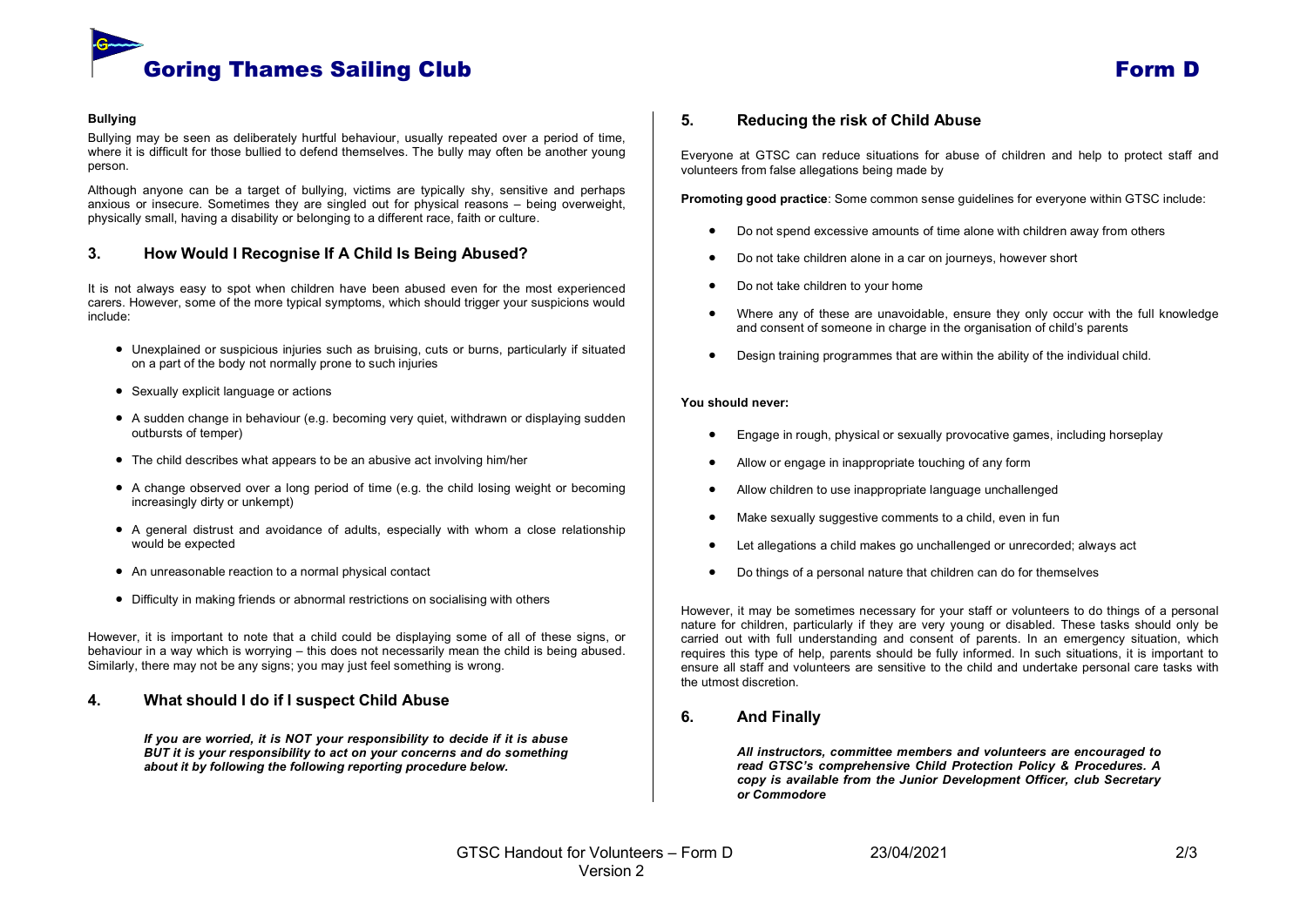

### Handout for all instructors and volunteers

**Reporting Procedure Advice to children, parents, volunteers etc**

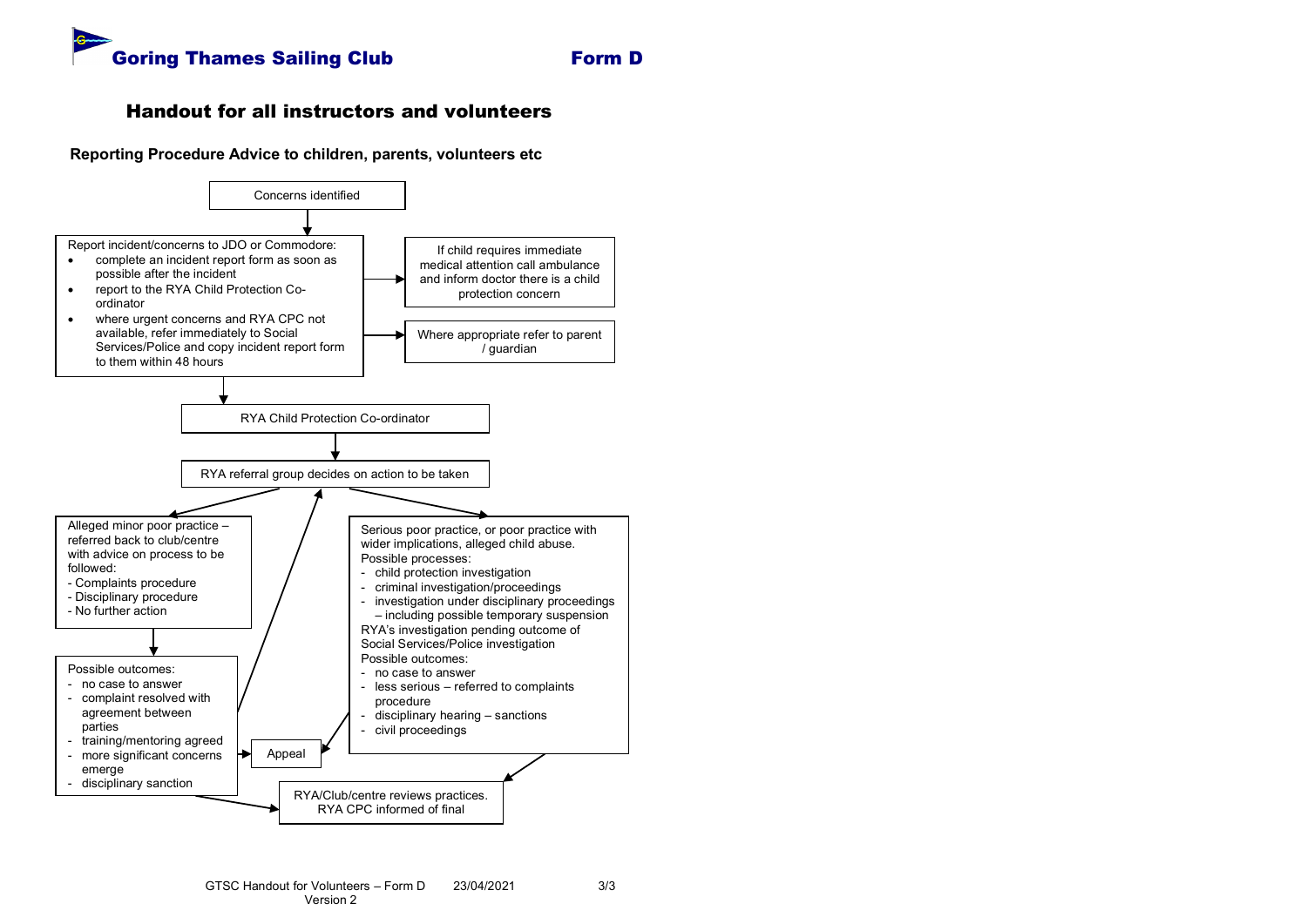



# **Medical Consent Form**

| <b>CONFIDENTIAL</b>                        |                                   |
|--------------------------------------------|-----------------------------------|
|                                            |                                   |
|                                            | Age: $\_\_$                       |
| Next of kin: _____________________________ | Relationship: ________________    |
| <b>Emergency contact numbers:</b>          |                                   |
|                                            |                                   |
|                                            |                                   |
|                                            |                                   |
|                                            | Tel: ____________________________ |

It is your responsibility to make known any potential medical conditions that may affect you during the activities associated with the training programme or event you are taking part in. Please therefore provide as many details as possible. This information will be shared with the organisers and coaches at training and events.

Have you ever suffered from any of the following conditions?:

| $\bullet$ | Asthma/bronchitis               | Yes | No |
|-----------|---------------------------------|-----|----|
|           | <b>Heart conditions</b>         | Yes | No |
| $\bullet$ | Fits, fainting or blackouts     | Yes | No |
|           | Severe headaches                | Yes | No |
|           | <b>Diabetes</b>                 | Yes | No |
|           | Travel sickness                 | Yes | No |
|           | Allergies to medication         | Yes | No |
|           | Any other allergies             | Yes | No |
|           | Other illnesses or disabilities | Yes | N٥ |

**Template 6 – Photography consent form**

If you have answered **Yes** to any of the above, please provide details in the box below.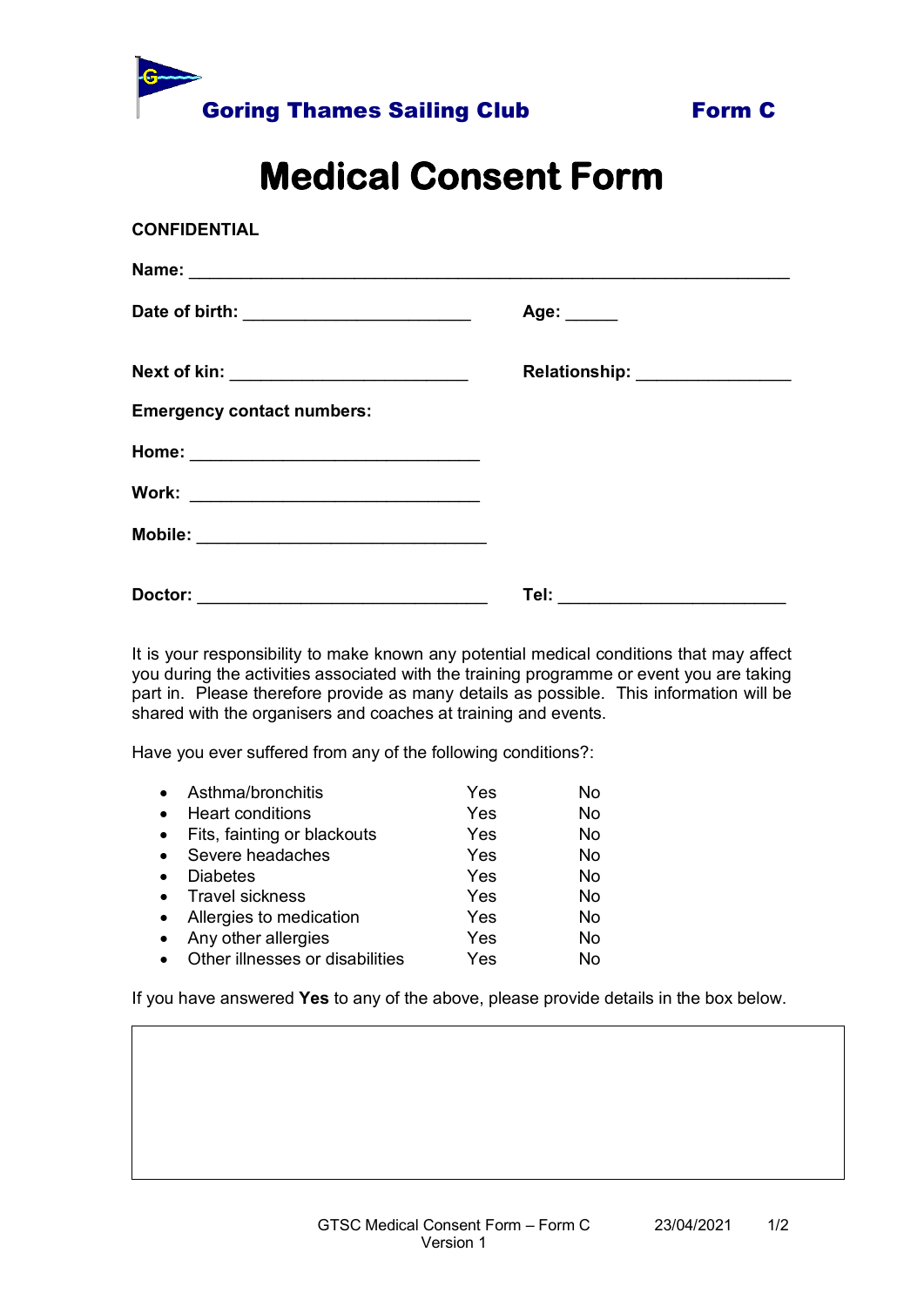



Are you currently taking any medication? If so, please specify.

Are you vegetarian? The North State of North Yes North North North North North North North North North North No

Do you have any food allergies? If so, please specify.

### **Consent**

I the parent/guardian of \_\_\_\_\_\_\_\_\_\_\_\_\_\_\_\_\_\_\_\_\_\_\_\_\_\_\_\_give permission to the

organisers of activities during the current season \_\_\_\_\_\_\_\_\_\_\_\_\_\_\_\_\_\_\_\_ (Year) to administer any relevant treatment to the above named participant when or if necessary.

In an emergency situation I authorise the organisers to take my son/daughter to hospital and give my full permission for any treatment required to be carried out in accordance with the hospital's diagnosis. I understand that I shall be notified, as soon as possible, of the hospital visit and any treatment given by the hospital.

**Signed:** \_\_\_\_\_\_\_\_\_\_\_\_\_\_\_\_\_\_\_\_\_\_\_\_\_\_\_\_ (parent/guardian)

**Name:** (please print)

**Date:** \_\_\_\_\_\_\_\_\_\_\_\_\_\_\_\_\_\_\_\_\_\_\_\_\_\_\_\_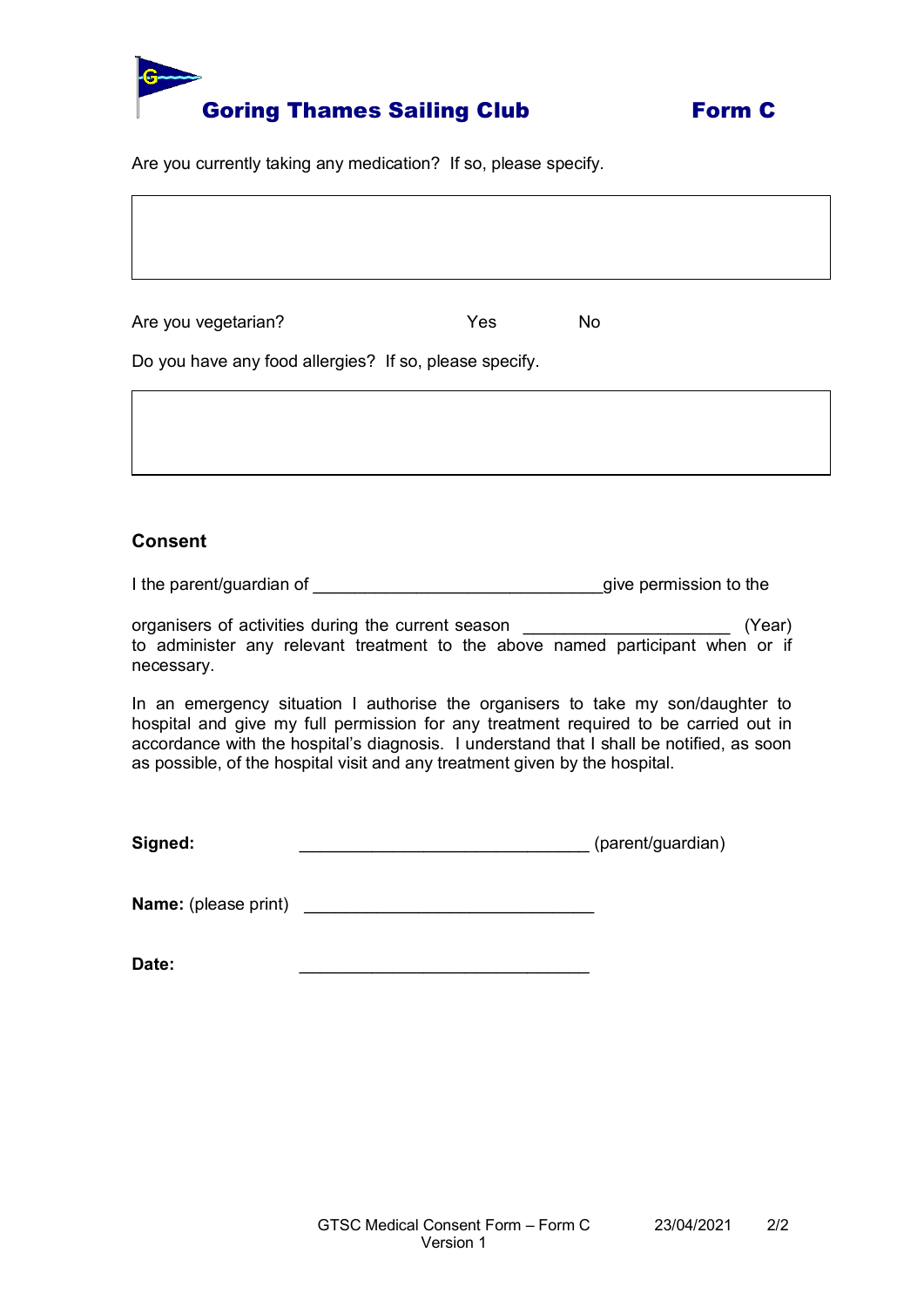



# **Recording Information Advice & Incident Report Form**

## **Recording Information**

In cases of child abuse the main aim is to keep calm and provide a positive, friendly attitude to encourage the child to talk.

- **DO** listen
- Do take notes
- Do tell the RYA and make sure that all information is passed onto the police
- **DON'T** ask direct questions
- Don't try to stop the child telling you about their problem
- Don't make promises
- Don't allow anyone else outside the police or social services to interview or ask questions of the child
- Don't assume!

The complexity of child protection issues means that there can never be a set of prescriptive questions. Don't try to get too much information, rather, let the child give you as much as they feel prepared to give. The adult listening should try to act as natural as possible throughout. Make notes during the interview, but only those necessary; it might be possible to gain contact information from existing administrative records.

## **COMMON QUESTIONS that could be used in some situations.**

- **THE Dos – open questions/statement**
- Would you like to tell me what happened?
- Can you tell me where/when this happened?
- Would you like to tell me who was involved?
- Can you tell me what happened next?
- Is there anything else you would like to tell me?
- Thank you for telling me this but you do realise I will have to do something about it

### • **THE DON'Ts – leading/closed questions/comments**

- Was it your father/coach/friend that did this to you?
- Are you sure that's what happened?
- Why did you let them do that to you?
- Why do think this happened?
- I expect you must be very upset about this
- This can be our little secret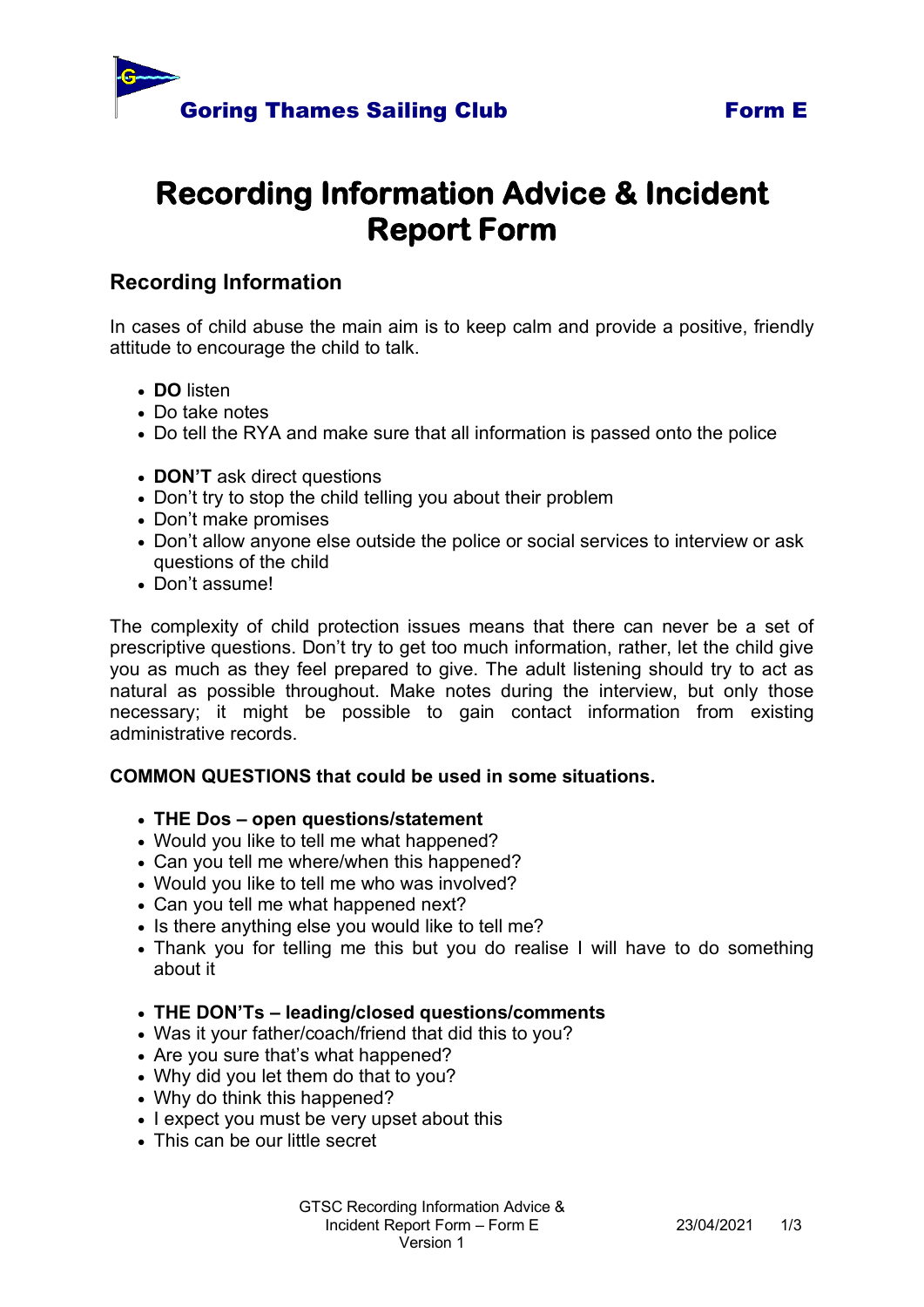



# Incident Report Form

Try and keep the process friendly rather than formal; you want the child to feel as comfortable as possible during this stressful process.

## **Interviewer's Details**

|                                                                                                                      | Position:                                                                                                            |
|----------------------------------------------------------------------------------------------------------------------|----------------------------------------------------------------------------------------------------------------------|
| <b>Child's Details</b>                                                                                               |                                                                                                                      |
|                                                                                                                      |                                                                                                                      |
| Address:                                                                                                             |                                                                                                                      |
| <u> 1989 - Johann John Stone, mars eta bainar eta bainar eta baina eta baina eta baina eta baina eta baina eta b</u> | Post Code:                                                                                                           |
| Parent's/Carer's Names:                                                                                              |                                                                                                                      |
|                                                                                                                      |                                                                                                                      |
| Address:                                                                                                             |                                                                                                                      |
|                                                                                                                      | Post Code:<br><u> 1989 - Johann Barbara, martin a</u>                                                                |
| <b>Record what was said and reported</b> (use additional paper, as required)                                         |                                                                                                                      |
| <b>Action Taken</b>                                                                                                  |                                                                                                                      |
| Police: Report to which police station?                                                                              | <u> 1989 - Paris Maria II, martin amerikana amerikana di Indonesia. Perang perang pertama pertama di Indonesia.</u>  |
| Officer reported to:                                                                                                 |                                                                                                                      |
| Date / time incident reported:                                                                                       |                                                                                                                      |
| Details of advice received:                                                                                          | <u> 1980 - Johann John Stone, mars and de British and de British and de British and de British and de British an</u> |
|                                                                                                                      |                                                                                                                      |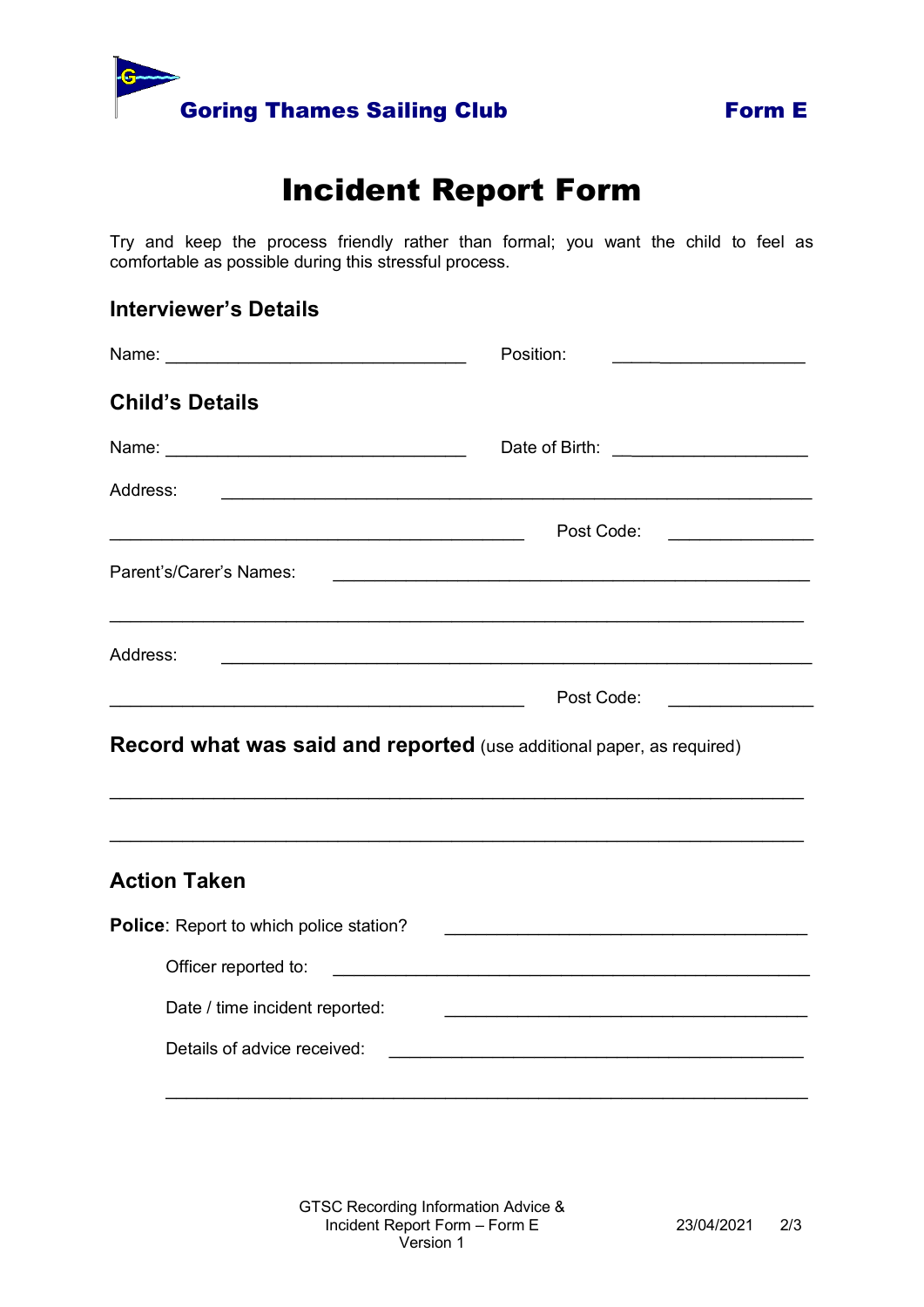

# Incident Report Form

|               | RYA: Report to Child Protection Officer?                                                                                                             | <b>YES</b> | <b>NO</b> |
|---------------|------------------------------------------------------------------------------------------------------------------------------------------------------|------------|-----------|
|               | Date / time incident reported:                                                                                                                       |            |           |
|               | Details of advice received:<br><u> 1989 - Johann John Stone, mars eta industrial eta industrial eta industrial eta industrial eta industrial eta</u> |            |           |
|               |                                                                                                                                                      |            |           |
| <b>OTHER:</b> | Contacted other organisations for advice?                                                                                                            | <b>YES</b> | <b>NO</b> |
|               | Date / time of incident report:                                                                                                                      |            |           |
|               | Which organisations:<br>the control of the control of the control of the control of the control of the control of                                    |            |           |
|               | Person(s) advice received from:<br><u> 1990 - Johann John Stone, mars eta bainar eta politikaria (h. 1900).</u>                                      |            |           |
|               | Details of advice received:                                                                                                                          |            |           |
|               |                                                                                                                                                      |            |           |
|               |                                                                                                                                                      |            |           |
|               | Signed by interviewer, as above:                                                                                                                     | Date:      |           |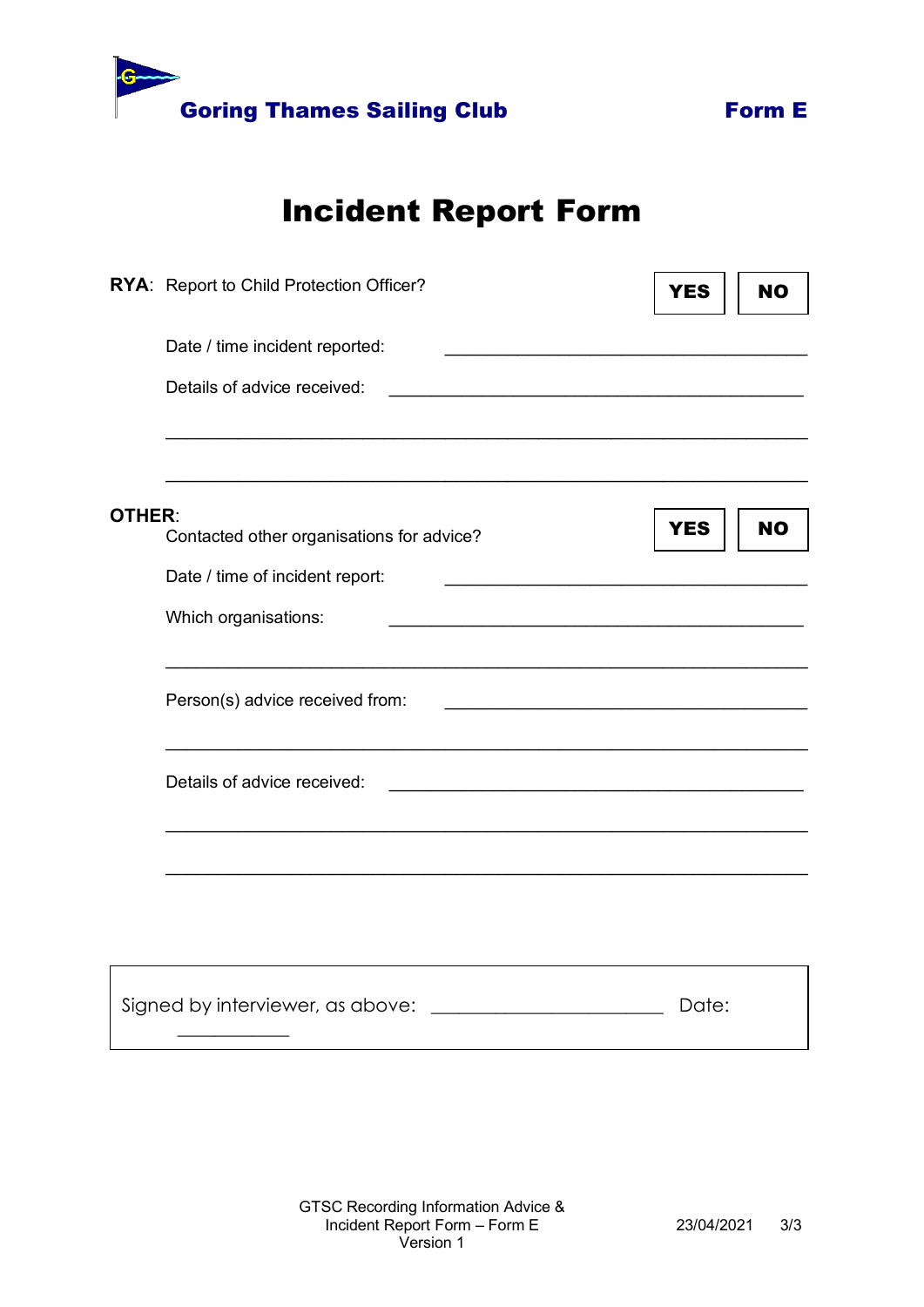



# **Self-Disclosure Form**

Goring Thames Sailing Club is committed to safeguarding children from physical, sexual and emotional harm. As part of our Child Protection policy, we require applicants for posts involving contact with children or volunteers having significant contact with children to complete this self-disclosure form. Having a criminal record will not necessarily bar you from working with us. This will depend on the nature of the position and the circumstances and background of your offences.

### **All details on this form will be treated as strictly confidential.**

| <b>Name</b>                                                                                                                                                                                                                                                                                                                                                                                                                                                                                                                                                                     |                                                                                                                                                                                                                                                                                                                              |  |
|---------------------------------------------------------------------------------------------------------------------------------------------------------------------------------------------------------------------------------------------------------------------------------------------------------------------------------------------------------------------------------------------------------------------------------------------------------------------------------------------------------------------------------------------------------------------------------|------------------------------------------------------------------------------------------------------------------------------------------------------------------------------------------------------------------------------------------------------------------------------------------------------------------------------|--|
| 1.                                                                                                                                                                                                                                                                                                                                                                                                                                                                                                                                                                              | Have you ever been convicted of any criminal offences?<br><b>YES</b><br>NO<br>If yes, please supply details of any criminal convictions.                                                                                                                                                                                     |  |
|                                                                                                                                                                                                                                                                                                                                                                                                                                                                                                                                                                                 | Note: You are advised that under the provisions of the Rehabilitation of Offenders Act 1974<br>(Exceptions) Order 1975 as amended by the Rehabilitation of Offenders Act 1974 (Exceptions)<br>(Amendment) Order 1986 you should declare all convictions including 'spent' convictions,<br>cautions, warnings and reprimands. |  |
| 2.                                                                                                                                                                                                                                                                                                                                                                                                                                                                                                                                                                              | Are you a person known to any Social Services Department as being an actual or<br>potential risk to children?<br><b>YES</b><br><b>NC</b><br>If yes, please supply details.                                                                                                                                                   |  |
| 3.                                                                                                                                                                                                                                                                                                                                                                                                                                                                                                                                                                              | Have you ever had any disciplinary sanction relating to child abuse?<br><b>YES</b><br>N <sub>C</sub><br>If yes, please supply details.                                                                                                                                                                                       |  |
| Declaration: I declare that to the best of my knowledge the information given above is correct and<br>understand that any misleading statements or deliberate omission may be sufficient grounds for<br>cancelling my appointment. I understand that I may be asked to apply for a Criminal Records<br>Disclosure and consent to do so if required. I understand that the information contained in this form<br>and in the Disclosure may be disclosed, where strictly necessary, to regulatory bodies and/or third<br>parties who have an interest in child protection issues. |                                                                                                                                                                                                                                                                                                                              |  |

Date: etc. and the Signature:

**Important - PTO**